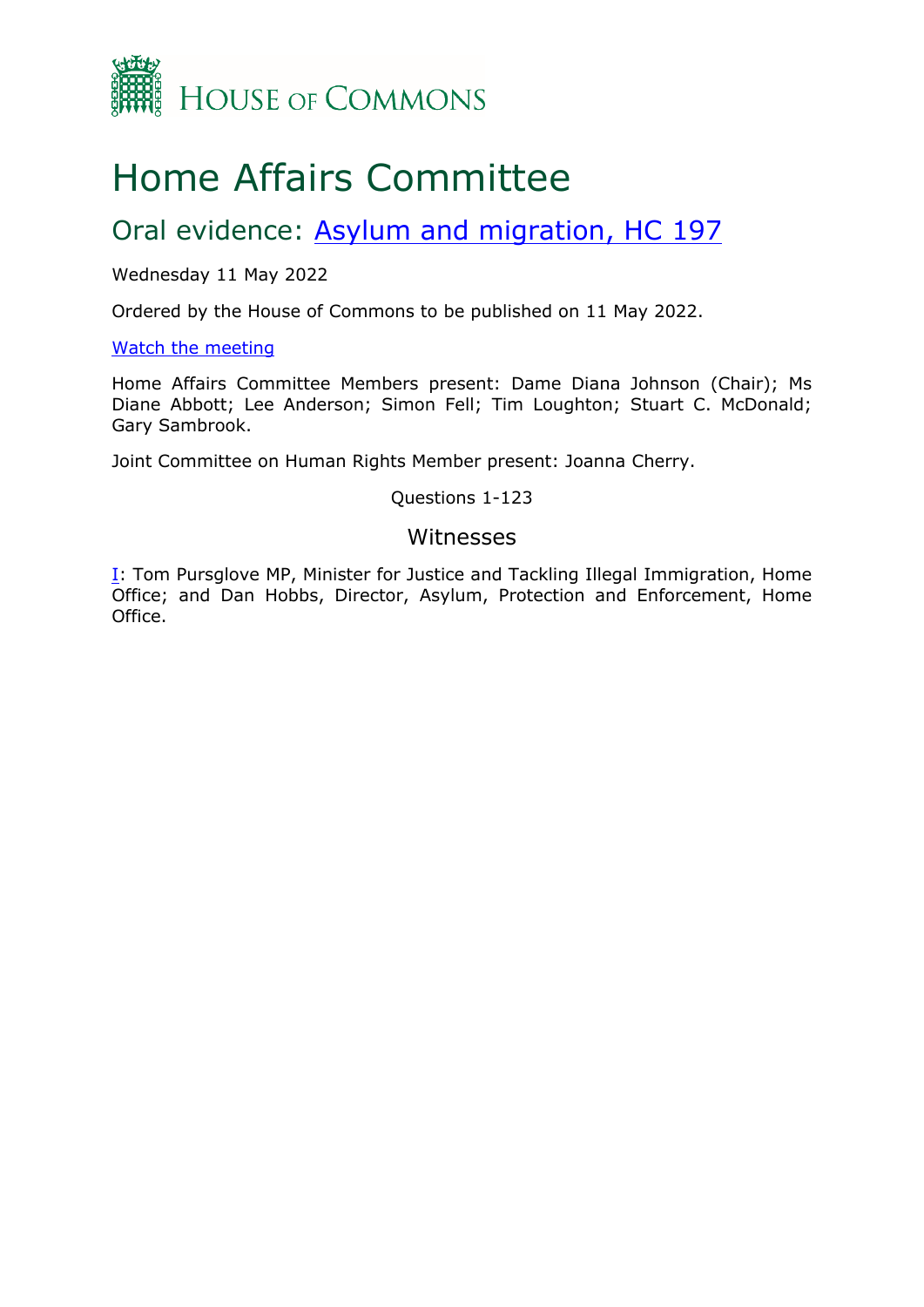

## <span id="page-1-0"></span>Examination of witnesses

Witnesses: Tom Pursglove MP and Dan Hobbs.

Q1 **Chair:** Good morning, and welcome to Home Office Minister Tom Pursglove MP and Dan Hobbs, Director of Asylum, Protection and Enforcement at the Home Office. We are grateful to you both for attending this morning.

Today we want to look specifically at the announcement last month of the UK-Rwanda partnership agreement concerning asylum seekers. We will move on to specific questions about the policy, but I want to start with the actual announcement and the way it was made. The announcement was made on 14 April, which was just at the start of the purdah period for the local elections on 5 May. Minister, could you enlighten us about the exchange of letters between the permanent secretary and the Home Secretary that took place on 13 April, the day before, and concerned the ministerial direction that the permanent secretary sought from the Home Secretary? It all seems very late in the day if the announcement was to be made on 14 April. Could you explain why there was a rush to get the policy out—in particular with no detail?

*Tom Pursglove:* Thank you, Madam Chairman, for the invitation to appear before the Committee this morning. Can I congratulate you on your appointment to the Chair? It is a privilege to be here and give evidence on this important issue.

Let me just set this in some perspective. As a Government, we have been consistently clear that we cannot continue to have people putting their lives in the hands of evil criminal gangs and paying money to those evil criminal gangs to facilitate these crossings. We have said that we will strain every sinew to put a stop to that evil criminality.

I would argue that it was right that we signed this new partnership at the first opportunity we had to do so. Every day that passes without it is a day when lives can potentially be lost in the channel. We wanted to waste no opportunity to crack on and get on with delivering this partnership. The partnership is complex, of course, and there has been intensive negotiation and discussion around it over the course of the last few months. Those negotiations concluded, at which point we were in a position to get on and sign it. That is precisely why we acted in the way that we did, wasting no opportunity to do that.

Q2 **Chair:** But there was no detail available, was there? It was the BBC, the *Telegraph* and *The Times* that all got briefed on what they thought the policy was. None of that detail was available to Parliament for MPs to look at. I notice that it was only on Monday this week that the Home Office produced documents setting out the detail of the policy. You will understand that there was a lot of concern. A lot of the charities that work with asylum seekers and refugees in this country have raised the problem that by making that announcement on 14 April with no proper detail, you caused a lot of distress and upset. In today's media round, for example, there was reference to a Rwandan asylum seeker in this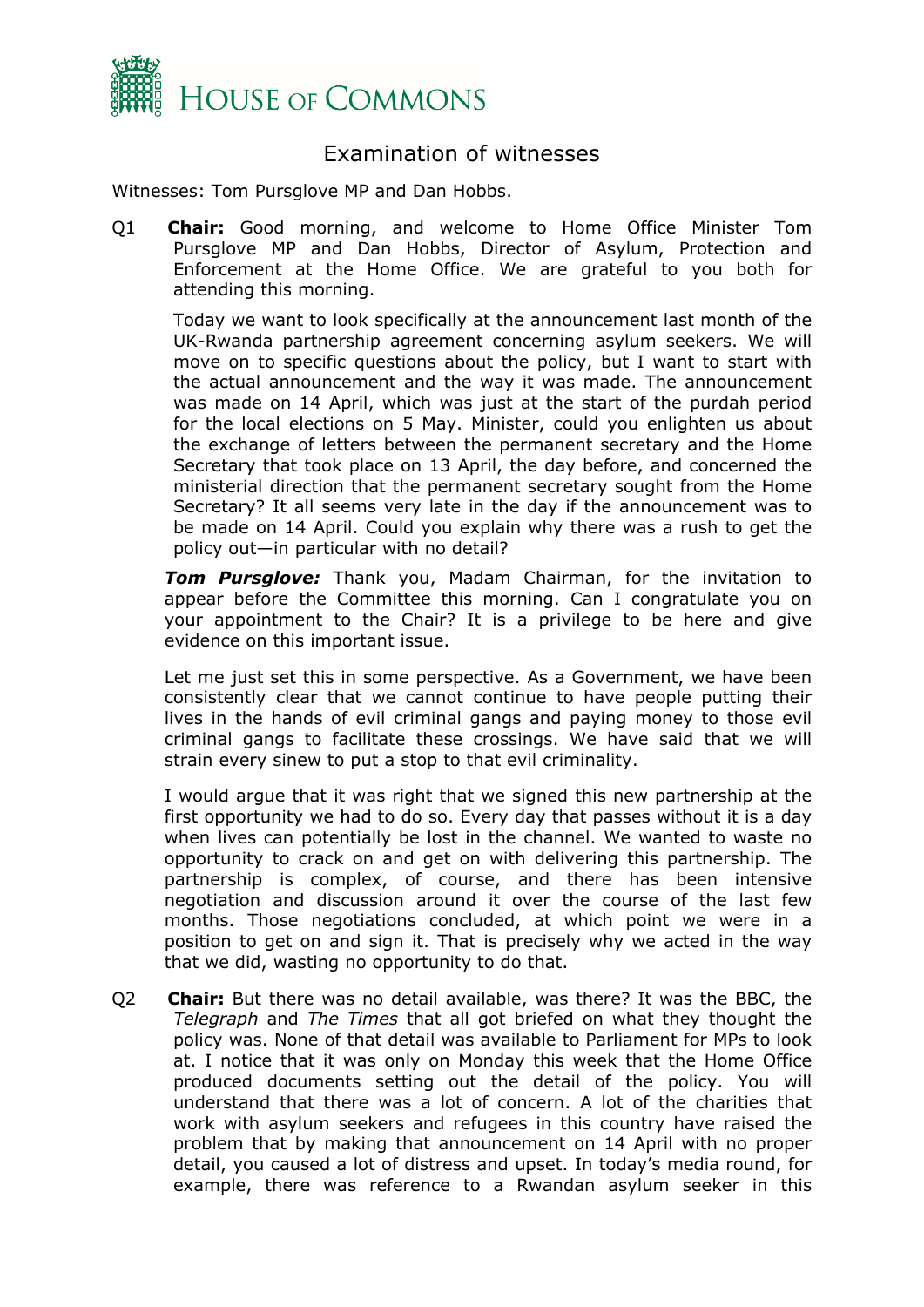

country who heard that announcement and thought that would mean he would be sent back to Rwanda. What I do not understand is why you made that announcement on 14 April with no detail about how this policy would work. Why has it taken you three weeks to produce the detail?

*Tom Pursglove:* You will know, of course, that the announcement was made as part of a wider package of measures that the Prime Minister set out in Kent. Of course, the Home Secretary was in Rwanda at the same time and was able to announce this policy.

Q3 **Chair:** But where was the detail? That is the issue.

*Tom Pursglove:* We have taken great care to make sure that the detail underpinning this policy has been made available as far as we are able—

**Chair:** But three weeks later.

*Tom Pursglove:* —taking into account, of course, that we do not want—I think you will recognise why this is important—to do anything that aids these evil criminal gangs to exploit vulnerable people. It is right that we tread carefully in delivering the detail of the policy in a way that is sensitive to that and that doesn't support that sort of criminality, which is so egregious and unacceptable.

Q4 **Chair:** I understand what you are saying, but the three weeks has caused problems—concern—for asylum seekers in this country, and it just seems to us that Parliament should have had that detail when the announcement was made.

The other point I want to raise with you is about Wendy Williams and her review of how the Home Office operates. One of the things she was very clear about was the Home Office failure, in the past, to always look at the "face behind the case". This is, again, illustrative of that failure to understand that this is about individuals—about people. By making these announcements giving no detail, you set lots of hares running, but it has taken you three weeks to actually come up with the details.

*Tom Pursglove:* What I would say is that of course the Home Secretary made a statement to Parliament at the first available opportunity, a few days after the announcement was made.

Q5 **Chair:** Wasn't it an urgent question?

**Tom Pursglove:** Well, I think it is fair to say as well that I am probably one of the Ministers—I was certainly in the top five in terms of appearing at the Dispatch Box to be questioned, prior to Prorogation, on a whole range of matters. There are members of this Committee who asked me questions during the passage of the Nationality and Borders Act about—

**Chair:** As it should be, Minister.

*Tom Pursglove:* Quite right, too, and I appreciate that opportunity, which is why I was delighted to accept your invitation to appear here. I think parliamentary scrutiny is important, which is why the House had the detail set out for it—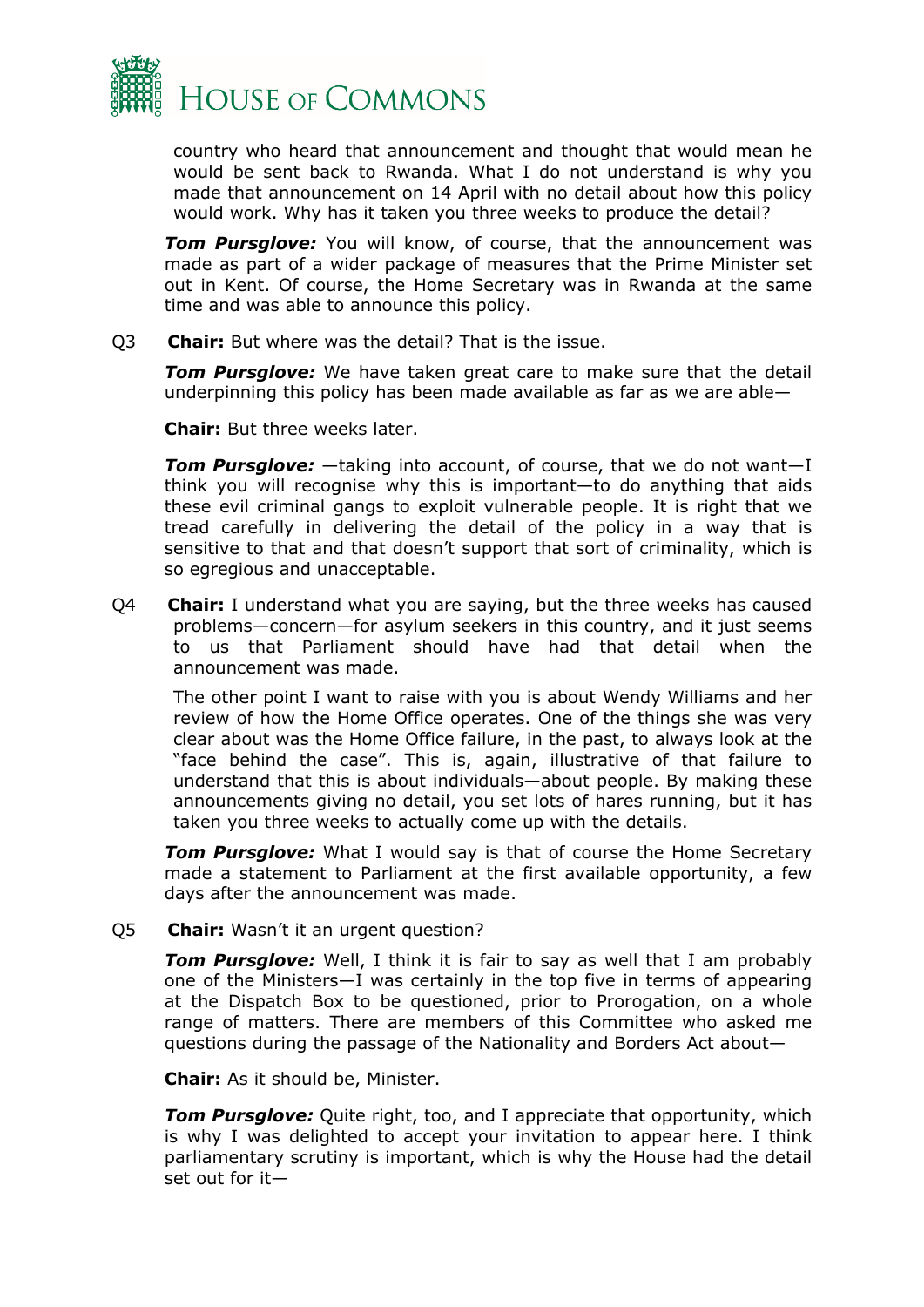

**Chair:** But they didn't.

*Tom Pursglove:* The opportunity to ask questions was made available. And I would argue, actually, that this point around the uncertainty is absolutely outweighed by the fact that at the moment we have people making these dangerous crossings that put lives at risk, as we saw in November.

**Chair:** You have said that, Minister; we understand.

**Tom Pursglove:** But it is materially important and we shouldn't waste an opportunity to shut that criminality down.

Q6 **Chair:** We understand that. The problem I have with this is the process, and providing information in a timely way when announcements are made. That is my issue.

Could we move on? I want to be very clear about the evidence base that you have used to make the policy announcement. I know that the idea is that you want to deter people smugglers from coming across, particularly across the channel in small boats, but could you explain to the Committee what the evidence base is that the policy you have put forward will work?

*Tom Pursglove:* Of course, what we have been doing through the new plan for immigration is introducing wide-ranging reforms to fix the broken asylum system, of which this is an addition. I would argue that it is a welcome addition that will help us to deter these dangerous journeys on the English channel in particular, by severing the link between individuals paying evil criminal gangs, making those crossings—of course, the individuals responsible for facilitating these crossings have no regard to whether those individuals arrive here safely or not—and then thinking that those individuals will remain in the United Kingdom for an extensive length of time.

There is no one single intervention that will resolve the issues that we are grappling with. I have been consistently clear about this. It is of course a new policy. This economic and migration partnership that we have agreed with Rwanda is a world first. I doubt that it will be the last of those sorts of agreements that are reached involving countries around the world. I genuinely do believe that there will be a deterrent effect. It is difficult to quantify that at this stage. You read conflicting media reports of individuals being interviewed, for example by the media in Calais. Some say they are not going to make the journeys; some say that they are still going to make those journeys. It is important to set this in the context, too, that there are individuals, for example, who have not yet made crossings and who have already paid criminal gangs, so that investment has already been made. But I do believe that, in the fullness of time, this will make a difference.

Q7 **Chair:** Okay, but I am still not really clear. What modelling have you done to give you the evidence base for this decision?

*Tom Pursglove:* This is a new and untested policy at this point in time.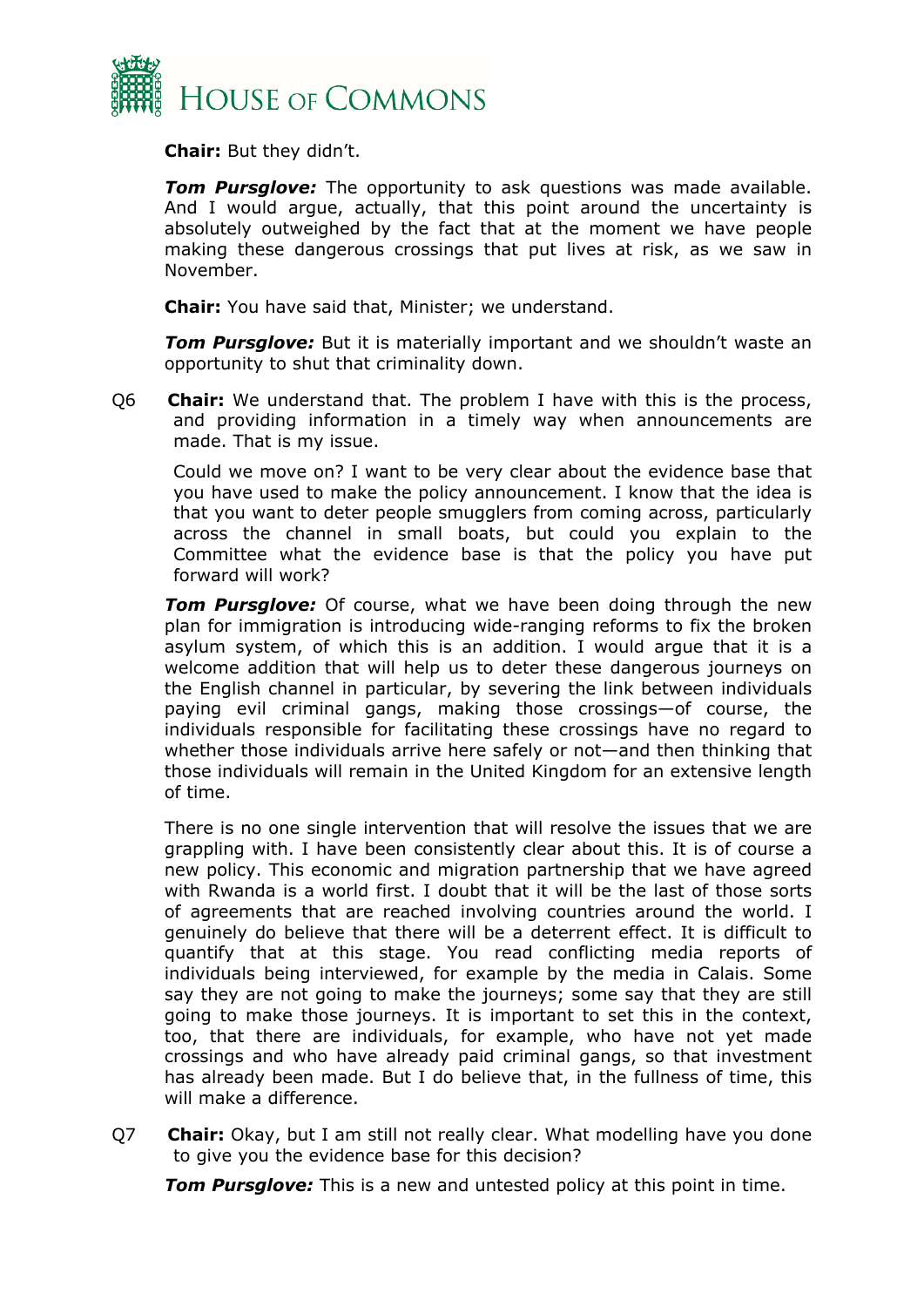

**Chair:** But you must have modelled this.

*Tom Pursglove:* One thing I would say is that it is worth going back through the *Hansard* of the Nationality and Borders Bill Committee, where George Brandis set out the difference that he believed the approach that they took made in terms of dealing with this in Australia.

Q8 **Chair:** We are going to come on to Australia—we have some specific questions—but what I am interested in is the modelling that you have done in terms of the effectiveness of this policy. What modelling have you done?

*Tom Pursglove:* In some ways, you yourself alluded, in your opening questions, to the fact that this has added a level of uncertainty to migrants choosing to make these journeys. The uncertainty that you spoke about in a way speaks to the uncertainty that this has now introduced. What this is doing is ending people making those journeys and thinking that there is a very significant chance of them remaining in the United Kingdom for a significant length of time. Doing nothing is not an option. Inaction is not acceptable.

Q9 **Chair:** No one is suggesting it is, Minister. I am just trying to understand the basis of the decision that the Government have made—the modelling. If you have not done any modelling, please just tell us.

*Tom Pursglove:* It is whole-system change. What you have seen is conflicting accounts from different people as to whether they believe, in their particular circumstances, this will make a difference. I do think that, in the fullness of time, we will see this policy, as part of the wider package that we are introducing, really shift the dynamic. What is absolutely clear is that we couldn't continue with the status quo.

Q10 **Chair:** Okay. Mr Hobbs, are you able to help? Is there some modelling to underpin this policy?

*Dan Hobbs:* As I think the Minister said, we did look at where other countries have done this. Australia did it as part of the wider package of their sovereign borders programme. They have had no illegal maritime crossings since 2014, so there is evidence out there that this, as part of a wider package, which is set out as part of the new plan, is part of that. Obviously, understanding human behaviour and drivers is extremely complex. Understanding individual interventions is very complex and difficult, but you can model the difference—if it has a 10% impact or a 40% impact—in terms of flow.

Q11 **Chair:** So you are saying there is some modelling that we can see.

*Dan Hobbs:* Well, no, you can do some assumption modelling, as part of evidence, to assess numbers, but defining the individual impact and the individual decisions of migrants is extremely complicated. I think that is what the accounting officer—

Q12 **Chair:** I am confused about whether you saying there is modelling or not.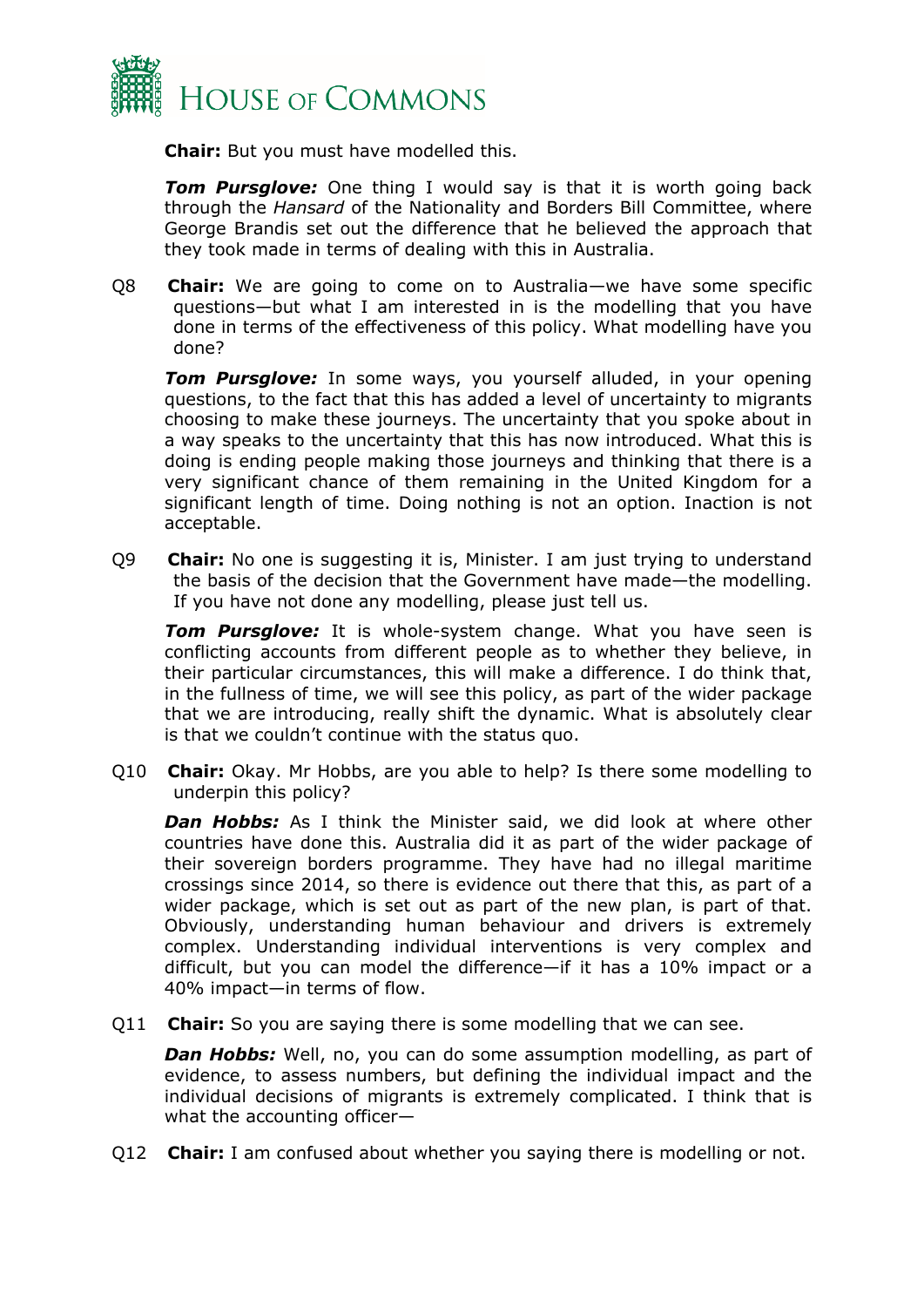

*Tom Pursglove:* It is only logical to assert that if you cut off the business model of these evil criminal gangs, that will materially make a difference in terms of people making these crossings.

Q13 **Chair:** Right, well it seems that there is not any modelling that you can share with us. This is all just looking at what happens in Australia and making some assumptions and thinking, "That might happen here." That is what you seem to be saying.

*Tom Pursglove:* I would be delighted to hear an alternative. One of the things that I am always frustrated by is the criticism that we see and the lack of alternatives being put forward.

Q14 **Chair:** All I am trying to find out is the basis of the decision that you have made in the Home Office—what modelling you have done.

I want to move on to one other question and then I will bring Simon Fell in. The Home Office has stated that the cost per person relocated to Rwanda will be approximately the same as the cost of processing a person in the UK. Could you tell us what that figure is, please, and could you also tell me what the evidence base is for that figure?

*Tom Pursglove:* The approximate figure for processing a case within our asylum system is around £12,000 per individual.

Q15 **Chair:** And that is the figure that you are saying it will cost to process someone in Rwanda.

*Tom Pursglove:* What we have said is that we will make contributions to the Rwandan Government similar to those that we are spending on processing claims here in the United Kingdom. That is important, because we think that it is right that this is done properly—that there is that proper wraparound support provided. You will recognise that this is an economic development and migration partnership. We think it is right that we support jobs, skills and proper integration.

In terms of actual processing costs, we will be making contributions akin to those that we are currently spending in the United Kingdom. You will recognise, Madam Chairman, that we are spending nearly £5 million a day in the asylum system, at the moment, on hotel accommodation. That is not sustainable. If we stand back and do nothing, those costs will continue to grow.

Q16 **Chair:** So there is a £12,000 per individual processing cost. You are giving £120 million up front to the Rwandan Government—without anybody arriving, they get £120 million—then £12,000 per person processed, and then I also saw, in the briefing material from the Home Office, that there is an additional cost because you will support people for five years if their asylum claim is successful. So there will be an additional cost that you will be paying on top of the  $£12,000$ . Is that right?

**Tom Pursglove:** As I say, we will be paying sums of money that are similar to what it would cost us to deal with those cases within our asylum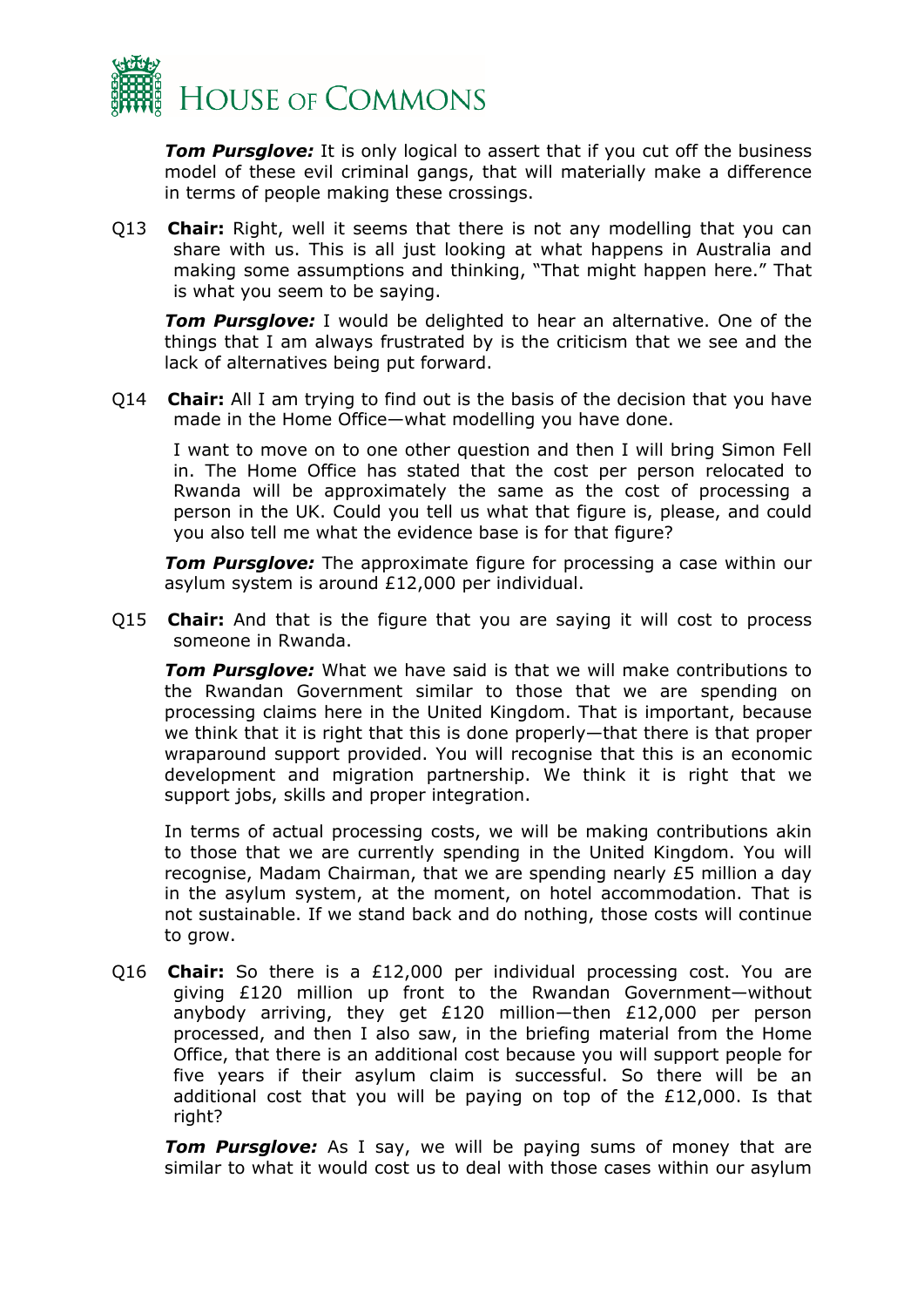

system. Of course, because this will have the deterrent effect that we believe it will have, that should help us to get costs under control in the longer term, because the deterrent effect should mean that fewer people then make those journeys. That will, of course, then bring the overall costs down within the system.

Q17 **Chair:** Do you have some modelling around the figures? If you are saying that you think that the number of people will decline because of the deterrent effect, are you saying that you have some figures about what the cost will be?

*Tom Pursglove:* I would refer the Committee back to my earlier answers on this, but what is absolutely apparent to me is that if we do not intervene and we just continue as we are with the status quo, those costs will just continue to grow—we will be spending more than £5 million a day on asylum accommodation. What I cannot do is get into the detailed costings, because there is a respect that needs to be shown to the partnership that we have with the Rwandan Government, and that funding arrangement is treated as confidential.

**Chair:** Sorry, but this public money.

*Tom Pursglove:* But of course, the Committee and parliamentarians and people across the country will have the opportunity to look at Home Office accounts in due course, where detail will be set out in the usual way.

**Chair:** Okay. I am going to move on to Simon Fell.

Q18 **Simon Fell:** Thank you, Chair, and thank you, Minister and Mr Hobbs, for joining us. Can I go back to the Chair's first suite of questions? Mr Hobbs, looking at the Australian model, you mentioned the suite of tools that they use there, one of which is push-back, which we are now not using. I am interested to know whether you think, as we are not engaging that policy but just relocating individuals, that this is going to be as effective as the Australian model in preventing these criminal gangs from moving people across to the UK.

*Tom Pursglove:* Is that directed to me or to Mr Hobbs?

**Simon Fell:** Whoever would like to take it.

*Tom Pursglove:* We believe that what is significant about this partnership is that individuals who are relocated to Rwanda will have their asylum claims, if they wish to enter the asylum system there, heard within the Rwandan system. Of course, if they are granted asylum, they will remain in Rwanda. That is the way that this policy is configured.

As I said earlier, George Brandis set out quite a powerful and compelling case during the Nationality and Borders Bill Committee evidence sessions about why he believed this would work, but it is not about one single intervention. This is about the whole-system reform that we are introducing—making sure that we process claims more quickly, that we provide certainty either way for people, that we remove people who have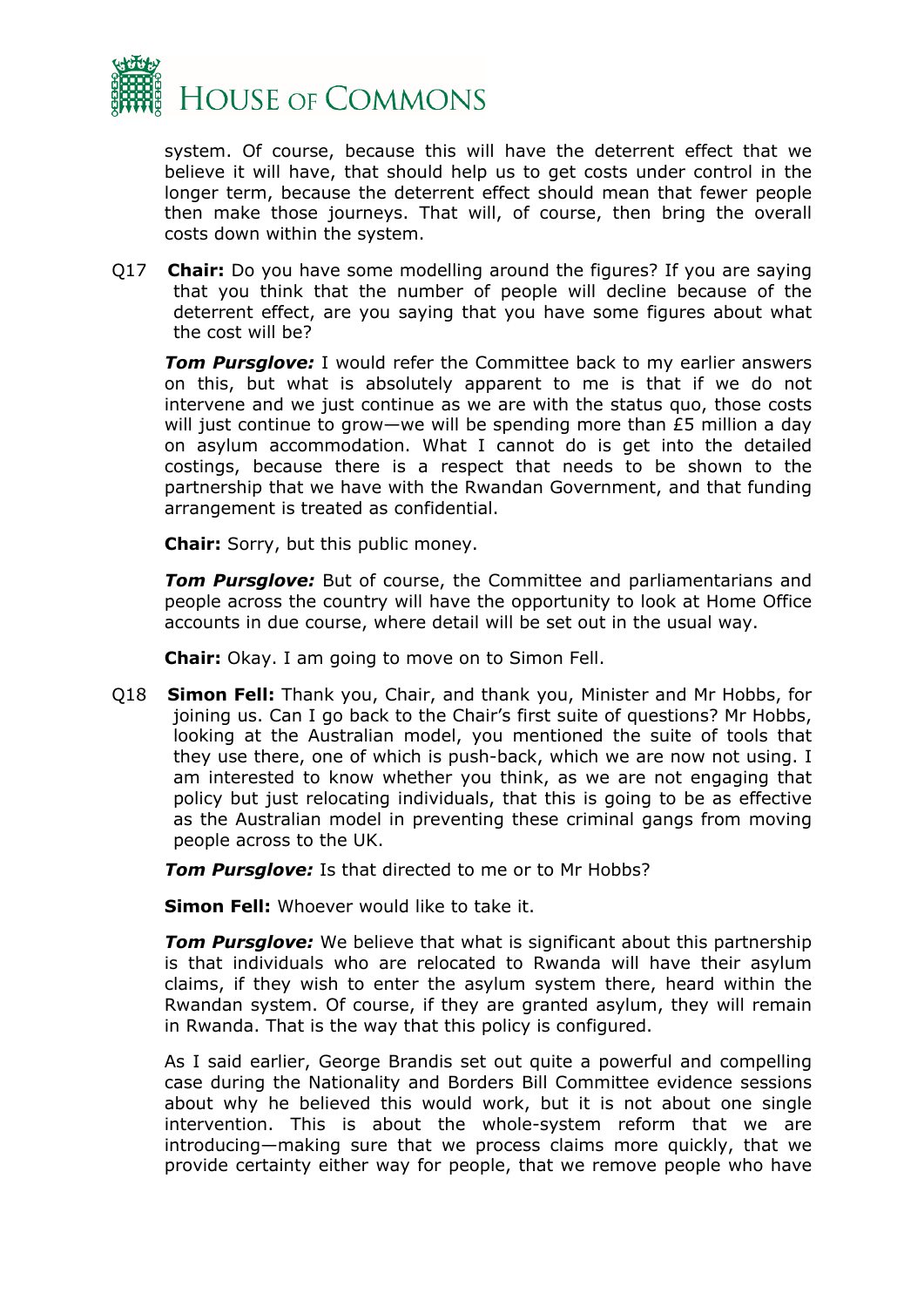

no right to be here without any needless delay, and, of course, changing the dynamic overall. We have talked about hotel costs, for example, which are clearly unsustainable and unacceptable. This is whole-system change that we are introducing. The Rwanda policy is an important part of that. Of itself, it is not the only solution to this, but I think it will fundamentally shift the dynamic.

Q19 **Simon Fell:** In terms of modelling how that dynamic will shift this year, do you have an expectation of the numbers you expect to be moving to Rwanda in 2022?

**Tom Pursglove:** This is an uncapped scheme, and the Prime Minister has said that we expect thousands of people to be relocated to Rwanda as part of it. It is very difficult to quantify specifically the effect that it will have, because there are so many dynamics that play into this. Of course, the flow of migrants making crossings is materially relevant, and that will play into the deterrent effect that this has.

What I am not in a position to do is to comment specifically on numbers that we would expect to be relocated this year. If the policy has the effect that I hope it will have, we will begin to see a real drop-off in the numbers of people making dangerous journeys to the UK in the first place. That of itself will demonstrate the success of the policy. What I can say is that we are determined to get on and deliver this—the Prime Minister has been clear about that; the Home Secretary has been clear about that—because we think this is an important intervention that will make a difference.

Q20 **Simon Fell:** When this was trailed in the media, we were shown pictures of the accommodation that some of these individuals may be housed in. There will be limited facilities on the ground already. How much capacity is there on the ground at the moment?

*Tom Pursglove:* I reiterate that this is an economic development and migration partnership. One of the reasons the partnership is configured in the way it is is that we want to provide proper support, working with the Rwandan Government, to make sure that this is a success. We think it is important that that is done fairly and that proper costs support is provided.

Members will have seen in the media reports some of the accommodation that has been made available in Kigali to support this. Of course, the flow of migrants and the numbers of people being relocated is materially relevant in terms of the infrastructure that is required, but through the contributions that we are making, I would argue that we will be able to support the Rwandan Government to put proper provision in place and that, as the numbers of people who are being relocated evolve, the infrastructure will be able to keep pace with that to make sure that the accommodation is there and the proper wraparound support is available too.

Q21 **Simon Fell:** Just to press you on initial capacity in Rwanda, where are we sitting at the moment?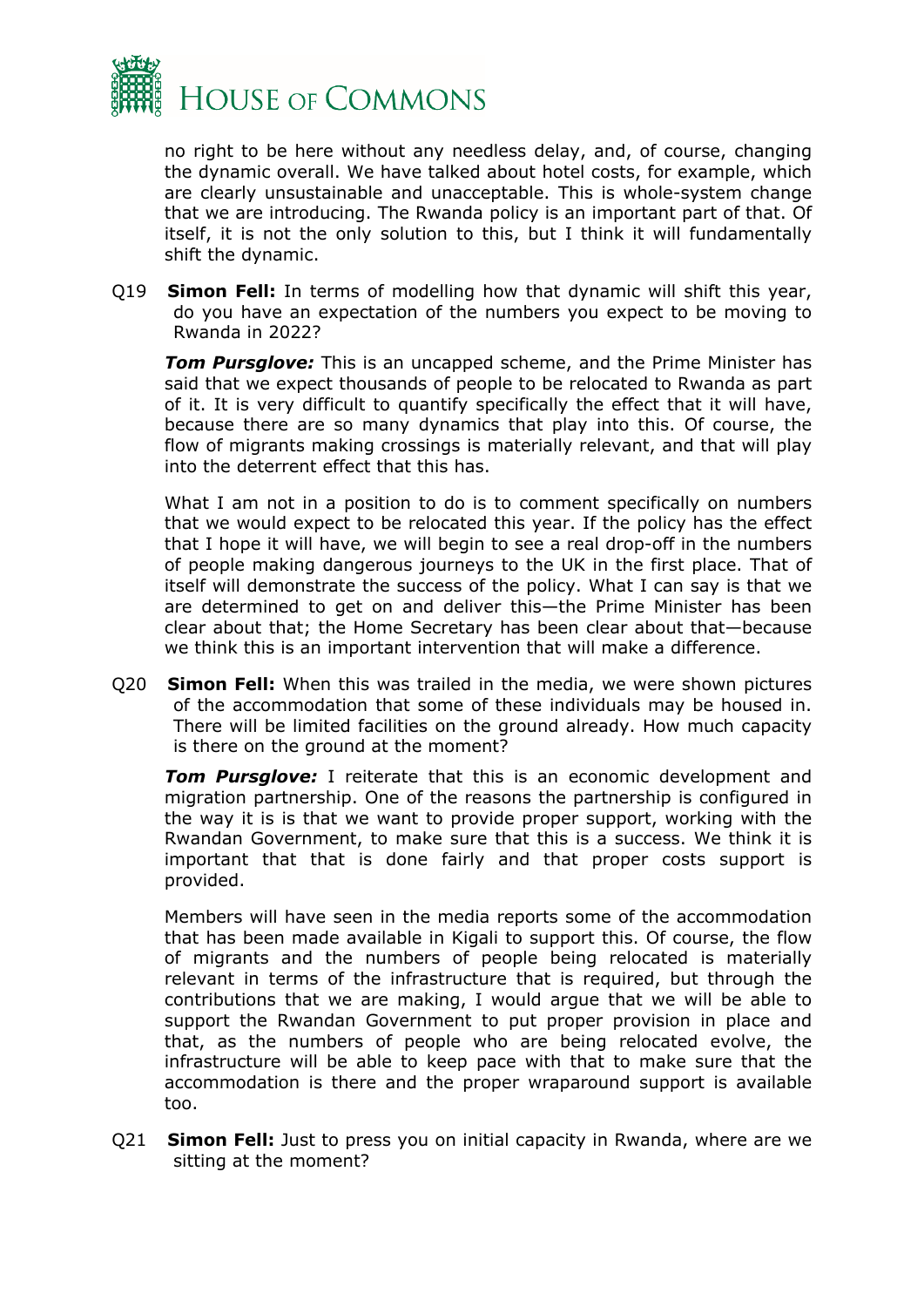

*Tom Pursglove:* There is, as you have seen, accommodation that has been made available for these purposes. The Rwandan Government is of course keeping under careful review the appropriateness of its stock of accommodation to meet the needs that exist as we process cases. This is a partnership. There is dialogue that takes place nearly every day of the week with the Rwandan Government around this, and that dialogue is important because it helps to shape the decisions that are made. I would add that they have hotel accommodation available as well, for example, which may well be an option in the shorter term while further, more permanent accommodation is brought on stream, but there is that permanent accommodation in the way that you have seen demonstrated in the media reporting on this.

Q22 **Simon Fell:** Moving on, the Home Secretary has stated that everyone who is going to be considered for relocation will be screened, interviewed and have access to legal advice. What is your estimate for how long it will take to go through that process and to move an individual from the UK to Rwanda?

*Tom Pursglove:* We are talking weeks. This is a process that should be concluded very quickly—of course, with experienced case workers taking the lead, making judgments on cases on a case-by-case basis. I suspect I will be making this point about looking at cases individually in several responses to questions that will no doubt be asked. That is work that will go on; it will be done intensively. This will be properly resourced. There is the experience among the case working team to do this. Of course, we do not want people to have unnecessary and elongated uncertainty around their cases, so we will get on and process those as quickly as possible.

Q23 **Simon Fell:** When the Committee looked at channel crossing, we took evidence about individuals and their habits or what they are told to do by many of the criminal gangs: to destroy the documentation they are carrying, and to hide any evidence of which country they come from and, often, their age. Where individuals are arriving in the UK and do not have documentation, how will that play out in this process?

*Tom Pursglove:* Obviously, we will get to the bottom of those particular issues in individual cases. It is worth making the point that the individuals who are making these dangerous and unnecessary journeys will be treated as inadmissible to our asylum system in the way we have set out previously. Again, we will take appropriate decisions on a case-by-case basis. People will have the opportunity to make representations in their own way, recognising the particulars of their individual circumstance.

The ultimate judgment about whether individuals will be transferred to Rwanda will be whether it is safe for them to be transferred. We will work through those issues appropriately, because that is right and proper. We think it is crucial that people have the opportunity to make representations about their specific cases and lodge any reasons why it would be inappropriate for them.

Q24 **Simon Fell:** I suppose I am challenged by the point that if we do not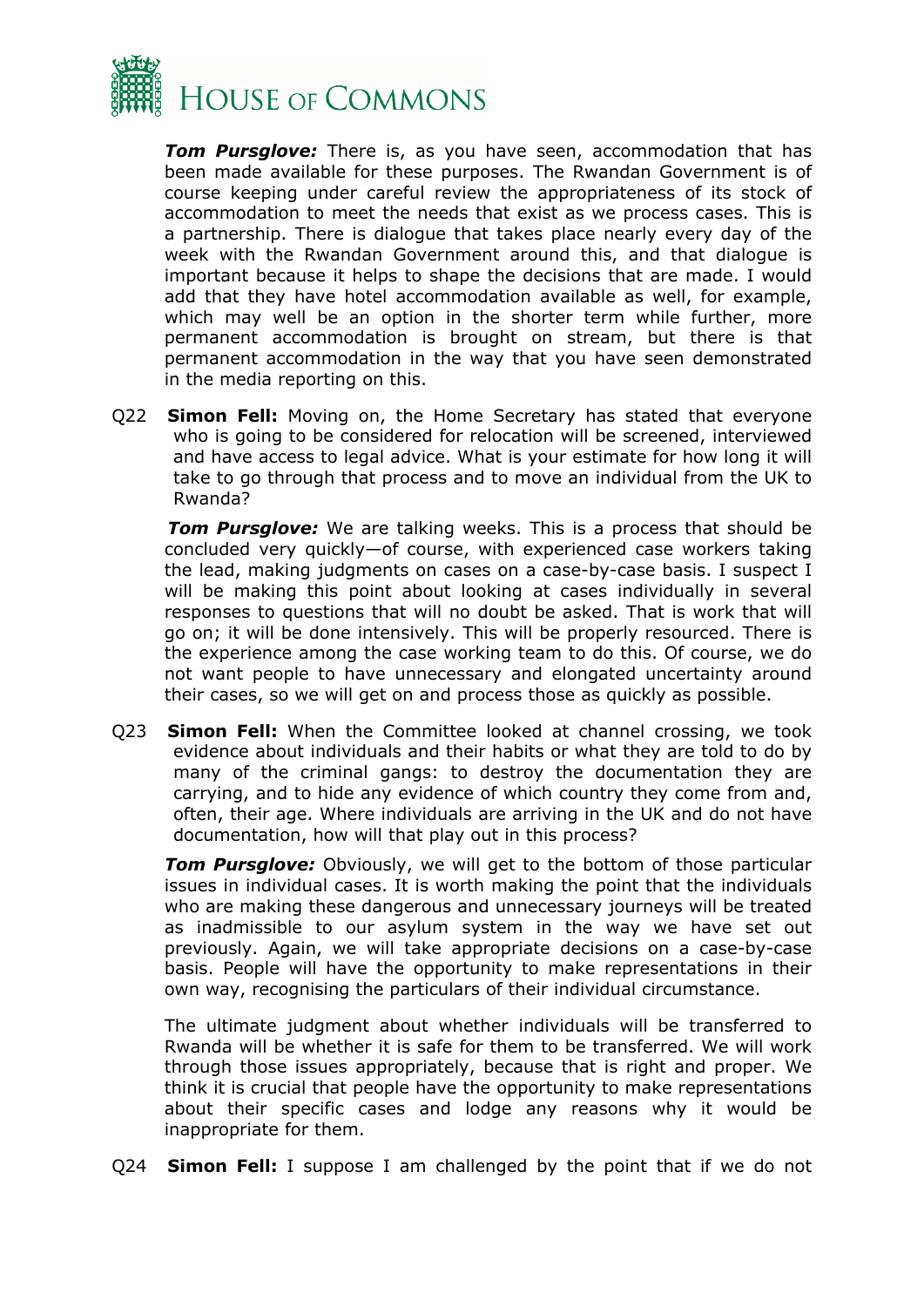

have individuals' date of birth, nationality or any documentation, how will that process run in a matter of weeks?

**Dan Hobbs:** Obviously, third country removals are not completely new to the Home Office. We have done them under the Dublin system. It is not uncommon that, as you say, some migrants destroy their documentation or there is an issue of age dispute. Any age dispute would need to be fully concluded before someone is served with a notice of intention to transfer to Rwanda.

What we are starting this week is serving the notice of intention, and individuals in detention have seven days to bring any representations, during which time they will have access to legal aid. If they are not in detention, there is a 14-day period where they can work with their advisers and legal representatives to bring anything forward. The only preclusion on nationality to transfer is if you are Rwandan: if someone is Rwandan, they do not fall within this policy. Any other nationality does. There are standard procedures for establishing age, and we collect biometric and biographic details on the individuals who present to us. That is standard as part of the immigration system.

Q25 **Simon Fell:** My final question is this. There is a quid pro quo, which is that we have agreed to take some of Rwanda's most vulnerable refugees. What criteria will be used to select them? Do you have an idea on numbers for those?

*Tom Pursglove:* We will say more about that in due course, as you would expect. What I can say is that we are talking tens here. It will be individuals who have particularly complex needs that we are perhaps better able to meet in the United Kingdom—for example, where there are particularly acute health vulnerabilities.

Q26 **Chair:** You said that Rwandans were excluded from this scheme.

#### *Tom Pursglove:* Yes.

**Chair:** So Ukrainians who travel across on a small boat and do not meet the visa requirements would be put into that category of admissibility. Is that correct?

*Tom Pursglove:* I think a very clear message should go out from this Committee and the House—I have said this repeatedly in the Chamber that there is absolutely no reason why any Ukrainian should be getting in a small boat and paying a people smuggler to get the United Kingdom.

Q27 **Chair:** But what if they did? I just want to be clear that they would be included.

*Tom Pursglove:* We have two uncapped schemes that are generous and that capture people's circumstances. I think we need to send out a really clear message that of course people should be using those safe and legal routes that are available.

**Chair:** Yes, of course they should.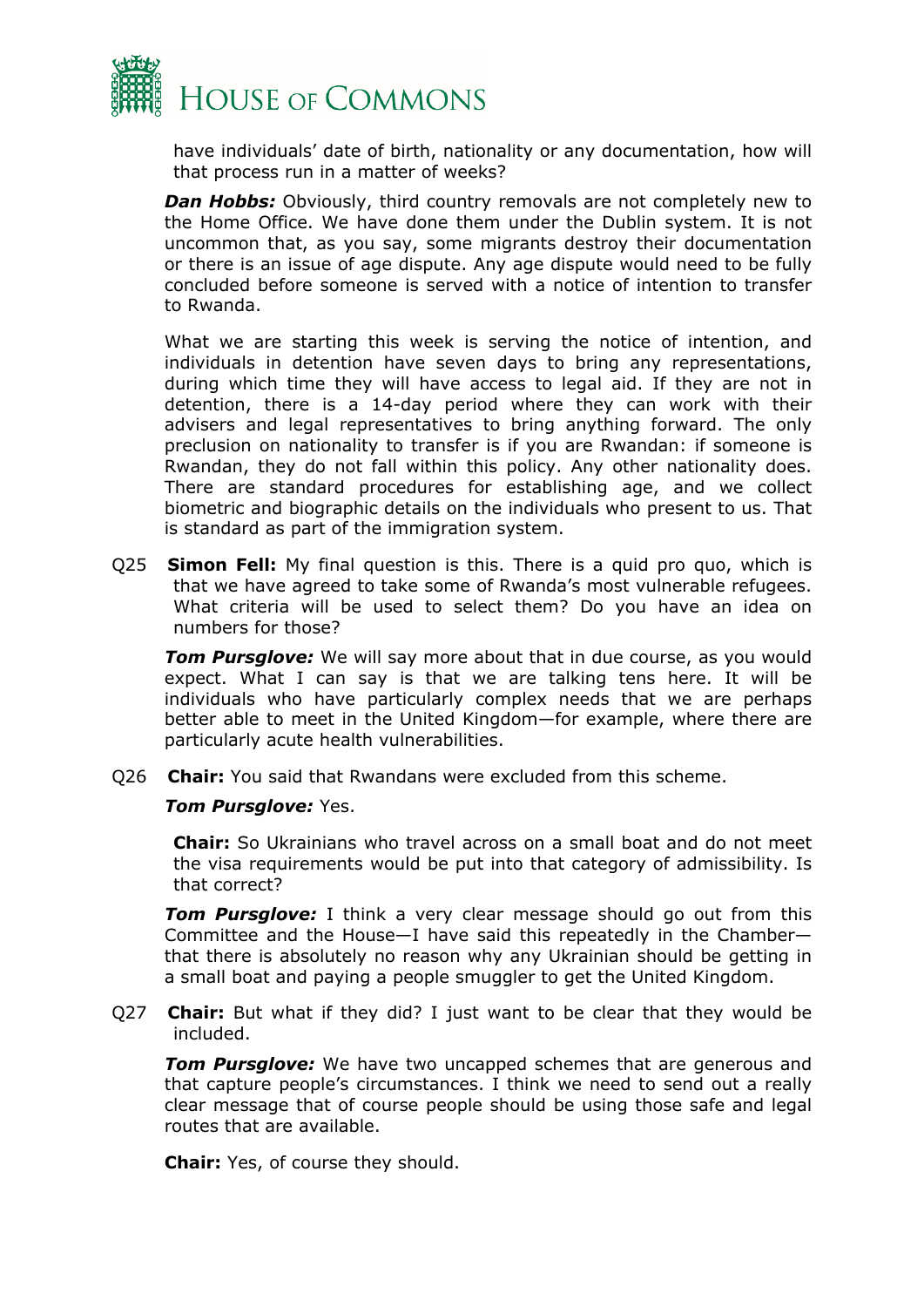

*Tom Pursglove:* Nearly 95,000 visas have been issued now. Again, I just go back to the point that of course we look at cases on a case-by-case basis, but I think what is crucial is to really get across that message that people should be using the safe and legal routes if they are coming from Ukraine. It would be absurd to do otherwise.

Q28 **Stuart C. McDonald:** Morning, Minister; morning, Mr Hobbs. Obviously, we have debated this issue for several months and there is no need to go over old ground—you know what I think about this policy—so I will just ask some factual questions and some supplementaries first of all. We have just mentioned Ukrainian nationals. Can I ask about Ukrainians who, for example, have crossed into Northern Ireland from Dublin and so they are not using dinghies or anything like that? Are they within the purview of this policy or are they not?

*Tom Pursglove:* Perhaps Mr Hobbs could say something about that, in terms of how those have been handled to date.

*Dan Hobbs:* I think we have published an approach on people who come via the CTA and who arrived lawfully in the Republic of Ireland, in terms of the leave that will be afforded to them. Depending on the individual circumstances, they may not fall within the inadmissibility criteria. That's the first element—if someone falls under the inadmissibility criteria for the UK. As I say, I think we have published details of our approach to Ukrainian nationals who have arrived lawfully in the Republic of Ireland and come to the CTA.

Q29 **Stuart C. McDonald:** Okay, but you said "may", so there is a possibility—

**Dan Hobbs:** Again, it's down to the individual case, but in principle, the policy that has been published in respect of those crossing the CTA, who arrived lawfully in the Republic of Ireland and who are of Ukrainian nationality would apply.

Q30 **Stuart C. McDonald:** Could you write to us with a little bit more detail about that? You are leaving open the possibility that Ukrainians who have crossed from Dublin to Belfast could conceivably end up in Rwanda, and I would obviously like to understand properly how that could happen.

**Tom Pursglove:** Of course, we are very happy to look at that request in terms of writing to the Committee, but I just make the point again that we work case by case and we take into account all the circumstances that are relevant.

Q31 **Stuart C. McDonald:** On that note, let's say an Afghan interpreter or somebody else who has not managed to get on to one of the Government schemes does cross in a dinghy and the only members of their family outside Afghanistan that they know are here. Are things like that—the fact that they have family here and nowhere else—going to be taken into account in decision making?

*Tom Pursglove:* Again, I would make the point that in terms of Afghanistan, there are established safe and legal routes via which people should come to the United Kingdom.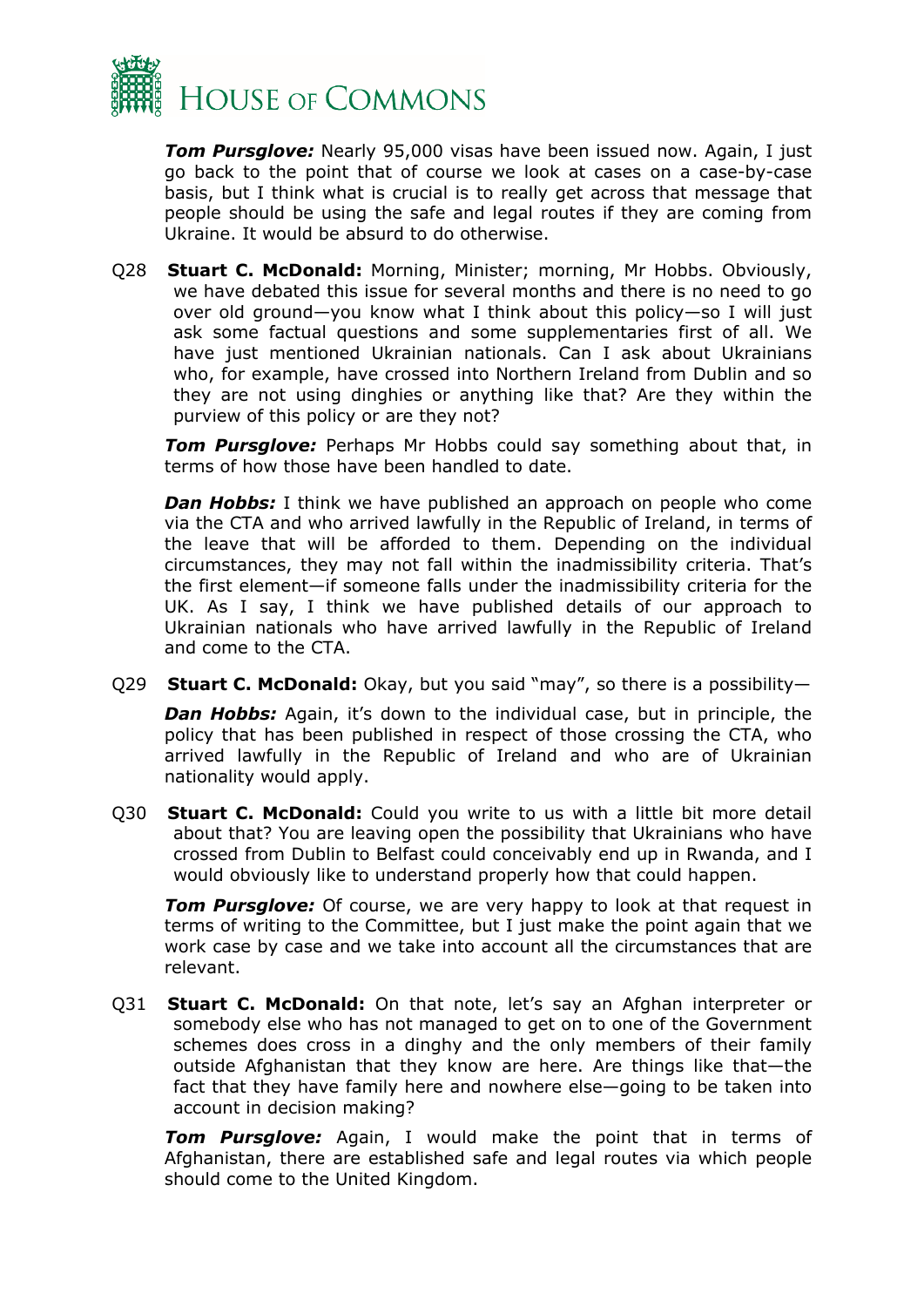

**Stuart C. McDonald:** Well, if they can get on them.

*Tom Pursglove:* Nobody should be getting in a small boat—

**Stuart C. McDonald:** But they do.

*Tom Pursglove:* —to come to the UK, because they are leaving safe countries with fully functioning asylum systems and taking all the risk that comes with that. What I'm not willing to do, and what I won't do, is to say or do anything that gives credence to that evil business model.

Q32 **Stuart C. McDonald:** I have heard your argument, and obviously we take different views on that. I just want to know this. Is the fact that the Afghan interpreter has family members here taken into account in decision making, Mr Hobbs?

**Dan Hobbs:** In decision making, we will obviously take account of our article 8 obligations under ECHR, along with all our other ECHR obligations. So, in the individual decision making, if there are obstacles that would contravene our obligations under ECHR article 8 or any other article, then that would be taken into account in the final decision, on a case-by-case basis.

Q33 **Stuart C. McDonald:** You also mentioned or made a comparison with the Dublin arrangements, but that is slightly different. You don't need to go through a lengthy process to establish whether, for example, somebody is LGBT or a victim of trafficking before necessarily being able to establish whether it might be safe to make a return under Dublin, although there are concerns about the Dublin process, too. The point is that you are removing people to Rwanda and you are going to have to make these assessments, and at the moment, it takes you weeks; in fact it takes you months and years, often, to establish whether somebody is LGBT or at risk. How can we possibly be satisfied that undertaking this sort of assessment in weeks is going to get to the bottom of some of these issues and ensure that you are only removing people that it is safe to remove to Rwanda?

*Tom Pursglove:* I can give the Committee the reassurance that we will act with great care—with the assistance, of course, of experienced case workers—to work through those issues appropriately.

Q34 **Stuart C. McDonald:** How many case workers are going to be working on this?

**Tom Pursglove:** I am not in a position to give you a precise figure on this, but of course what we have is a team of case workers who work on asylum-related matters every day of the year, who will be working on this and will be making appropriate decisions about individual cases.

Q35 **Stuart C. McDonald:** Can you tell me more about how this is going to be done? Is it a screening interview—a two-hour interview, and that is it? There is supposed to be access to legal advice, but what form does that take? Is it a phone call? Where are the people going to be when this process is undertaken? Can you give us some detail on that, Mr Hobbs?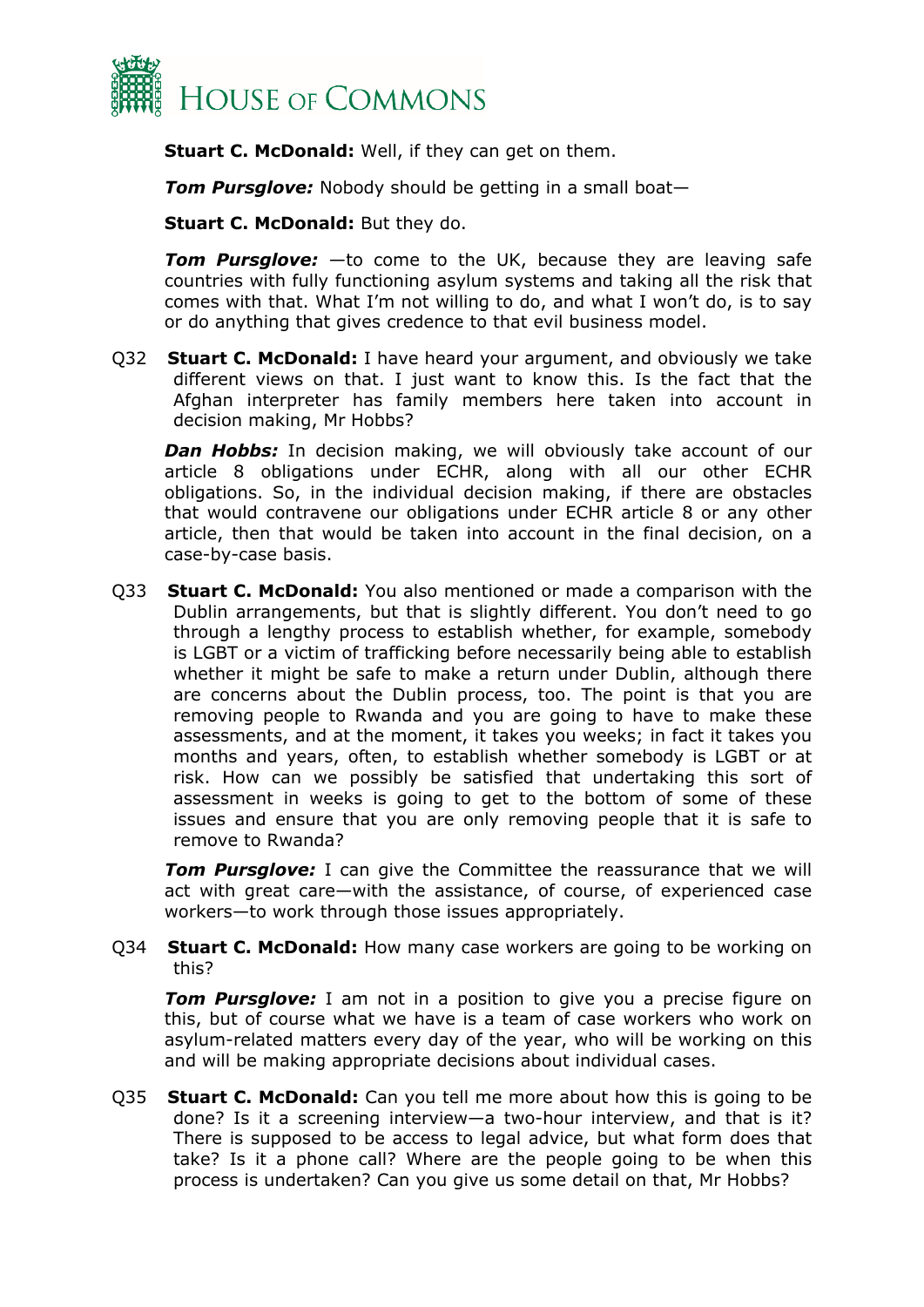

*Dan Hobbs:* Again, it will depend on the individual circumstances. Obviously, we have a range of accommodation, and people will have access to legal aid, as they would in the normal way under inadmissibility. Migrants who arrive in the UK have access through the legal aid procedure, subject to the standard merits and affordability tests. That is how they will access legal aid.

As I say, the case worker will do the screening interview. They will gather information from the individual, and they will have the opportunity to bring further representations in the seven or 14-day window once we have notified them of our intention to relocate them either to Rwanda or to any other country to which we have a safe ability to return them. Further, you will be aware that when we set removal directions, there is a further period in which people are notified that they can bring any further representations that they wish to bring.

Q36 **Stuart C. McDonald:** Two things on that, though. The idea that people have proper access to legal representation within seven or 14 days when they are Napier barracks or the new centre that has been built is for the birds. At most, when you speak to people there, they are lucky to get a 60-second phone call with a solicitor. Can you tell me about the work that the Home Office is going to do to make sure people have proper access to legal advice and will be able to make submissions? Are you seriously saying to me that submissions within 14 days, following up after an interview, are enough to be able to come to a conclusion about whether somebody is LGBT or a victim of trafficking, for example? That can't be done in that timescale, can it?

*Tom Pursglove:* We will work case by case to make appropriate decisions, taking into account all those vulnerabilities and considerations, as you would rightly expect. We will make sure people can access the legal advice that they need in the way that Mr Hobbs set out. Of course, it is imperative that that is the case and that it is done in the way that we all want to see, because we want this policy to succeed. It is absolutely right and proper that we deliver that correctly, because that is fundamental to making sure this policy is delivered in the way that we want.

Q37 **Stuart C. McDonald:** But there is absolutely nothing to suggest that the Home Office has the capacity to do that. Another category is unaccompanied asylum-seeking children, or age-disputed children. There are hundreds of cases every year where the Home Office says someone is an adult, and then after an age assessment process it is decided that they are a child. If someone is challenging a decision that they are an adult, will you wait for the outcome of that challenge, including judicial review or appeal under the recent Act?

*Tom Pursglove:* You will of course recognise—we have debated this many times—that we are introducing considerable reform in the ageassessment space because we think it is important that we do that, particularly for safeguarding reasons that flow in both directions. Those matters must be concluded, of course, before someone is relocated to Rwanda. Again, it is right and proper that there is a proper process where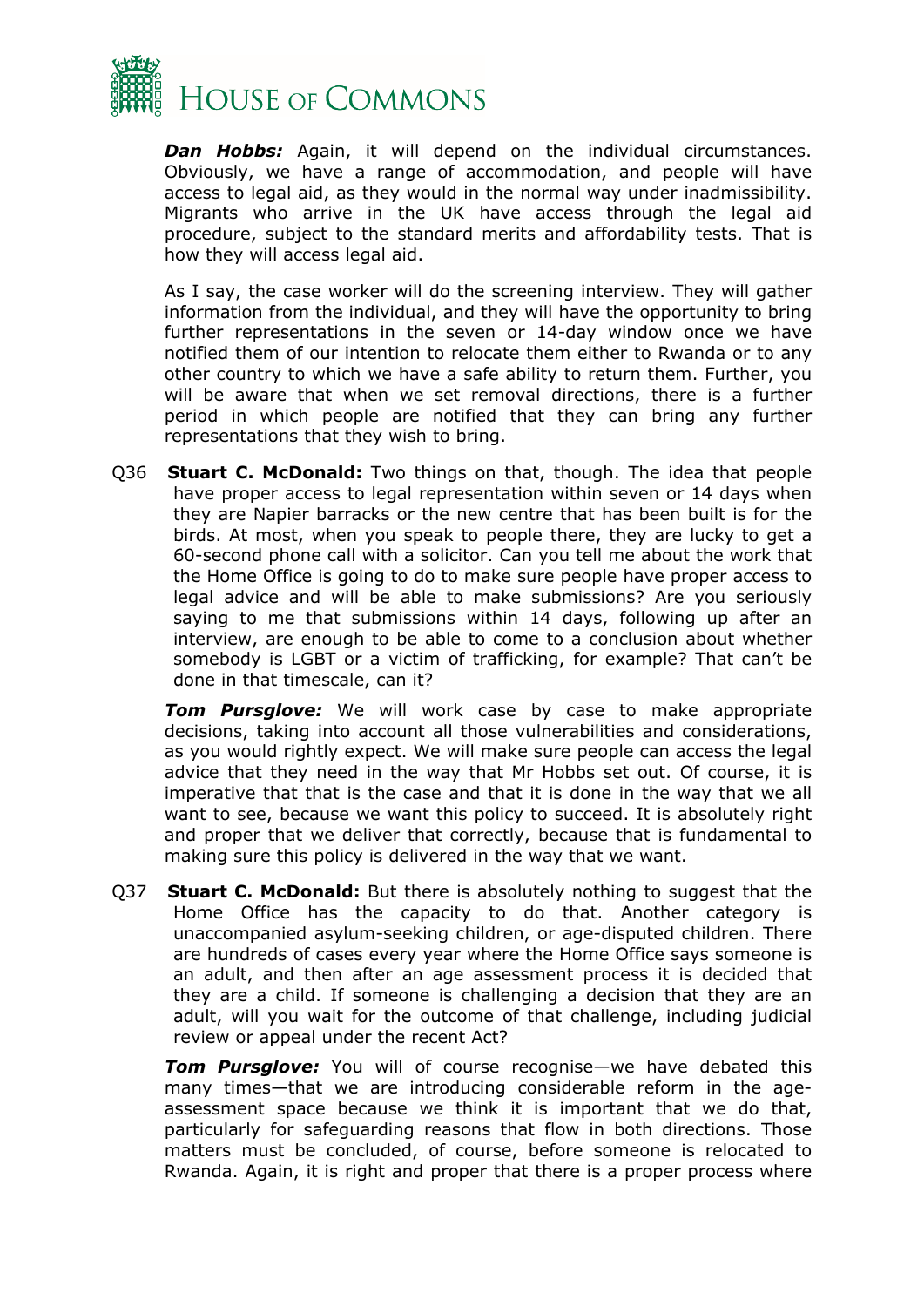

that can be considered. What I don't want to do is get into a running debate about cohorts, because all that serves to do is tip a wink to evil criminal gangs about where they may target vulnerabilities and try to exploit them.

Q38 **Stuart C. McDonald:** You are going to have to make the policy public at some point. How can you have a policy if you don't even know what it is?

*Tom Pursglove:* I would refer you back, Mr McDonald, to comments I have made previously about children—unaccompanied asylum-seeking children, in particular—in various debates that we have had.

Q39 **Stuart C. McDonald:** In terms of capacity—Simon Fell asked you about this—it is not just about how many the UK Government wants to send, but about how many Rwanda can accept. Am I right in thinking that, over the last three or four years, the Rwandan asylum decision-making body has made between 37 and 307 decisions each year? Is that a reflection of the numbers, roughly, that we can expect to be sent to Rwanda, if that is all they have the capacity to process?

*Tom Pursglove:* This is an uncapped scheme, and we will work with the Rwandan Government to deliver places.

Q40 **Stuart C. McDonald:** In principle, but in reality, you can't just say, "We are sending 5,000 this year." They can say, "Nope, we are taking 20 or 50." In the last few years, they have managed between 37 and 307 decisions each year.

*Tom Pursglove:* This is a partnership, and it has to be progressed in the spirit of partnership. That is why we will continue to have close constructive dialogue to make sure—

Q41 **Stuart C. McDonald:** Isn't that the crux of the matter? That is pretty much one week of channel crossings. How are you going to deter anybody if in reality you are sending to Rwanda one in several hundred?

*Tom Pursglove:* Obviously, a lot of this will depend on the flow of migrants that we see. We will continue to work with the Rwandan Government to deliver the places that we need to deliver the deterrent effect that is required to put to a stop these dangerous journeys. There is already, as I have set out previously, accommodation available for this purpose. That is kept under constant review. The Rwandan Government recognise—I think they should be commended very much for this—that this a global issue that needs global solutions. They want to play their part in helping us to preserve life; they are as troubled as I am about the loss of life that we have seen.

Q42 **Stuart C. McDonald:** There hasn't been a lot of capacity to do what you are wanting to do. Throughout the passage of debates on this, you were always very clear that you are keen to ensure, and that you have been satisfied, that what the Government is doing is in accordance with our obligations under the refugee convention. If it were to be found by a court that that is not the case, presumably you would then review the policy in an attempt to make sure it would be compliant with the refugee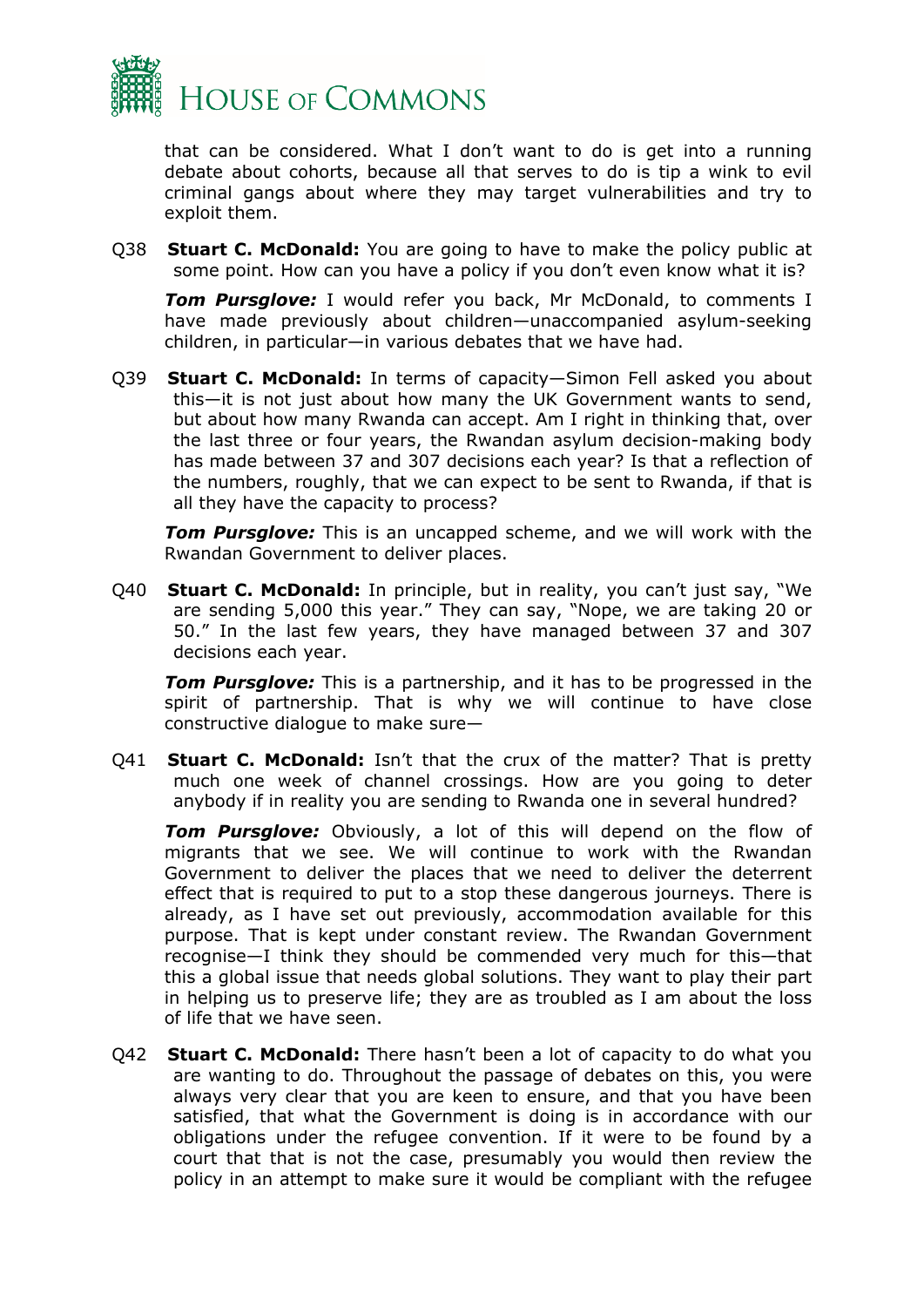

convention.

*Tom Pursglove:* Can I just pick up on the earlier point that you raised around Rwanda and capacity? It is worth pointing out that Rwanda has hosted a total of 127,000 refugees and asylum seekers at the end of January 2022—

Q43 **Stuart C. McDonald:** But these are people in refugee camps under the auspices of the UNHCR. You are talking about processing asylum seekers through a body that managed between 37 and 307 cases a year.

*Tom Pursglove:* Let me be very clear that the model that we are delivering with the Rwandans is not a camps-based, detention-based model. I think it is important that that is on the record and is made very clear. The point I was making is that clearly the Rwandan Government have expertise and experience of providing refuge and sanctuary for a very considerable number of people.

Q44 **Stuart C. McDonald:** But not in making decisions at that scale. Your own assessment of their asylum decision-making body is not particularly positive.

*Tom Pursglove:* That is why we are resourcing this properly through the agreement.

Q45 **Stuart C. McDonald:** You said it was very important to you that the Government fulfil their obligations under the refugee convention. If a court decided that this scheme was not in accordance with the refugee convention, I assume that you would revisit the policy and make it convention compliant, if required.

*Tom Pursglove:* We will abide by our international obligations at all times, as I have consistently set out, and I believe that this policy is compliant with those international obligations.

Q46 **Ms Abbott:** Minister, you and your civil servant colleague mentioned Australia. Let's talk about Israel. In 2014 to 2017, Israel sent 4,000 refugees to Rwanda. The UNHCR said in 2017 "that these persons have not found adequate safety or a durable solution to their plight and that many have subsequently attempted dangerous onward movements within Africa or to Europe." Among their problems were the fact that they were unable to speak the language, they didn't understand the culture and finding work was nearly impossible, so by 2018, only nine of the original 4,000 were left in Rwanda. How can you be sure that your Rwanda scheme will not end up like that?

*Tom Pursglove:* I have made this point, but it is worth reiterating that this is not just a migration partnership; this is an economic development and migration partnership. This is about providing opportunity in Rwanda for people to have prosperous and successful lives, where that sanctuary is provided and protection is provided in Rwanda for those who seek it, and there is support around skills, jobs, integration and capacity building. That is entirely why this policy has been developed in the way that it has,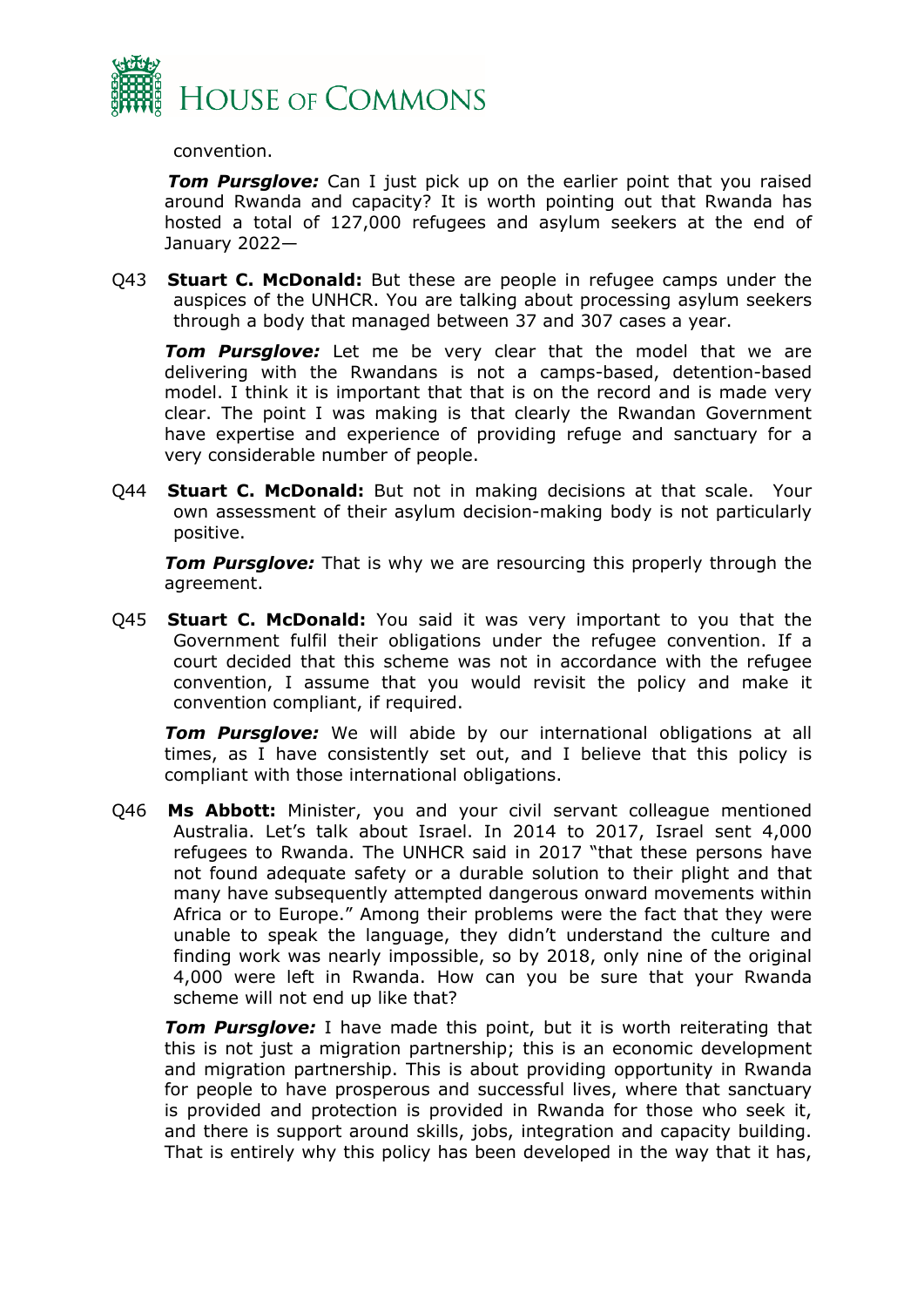

to make sure that people are able to have that longer-term sanctuary, if that is what they themselves wish to have.

Q47 **Ms Abbott:** And who will be paying for this support around jobs and better assimilation? Will it be the Rwandans, or will it be the UK?

*Tom Pursglove:* It is, of course, for the Rwandan Government to make appropriate decisions in Rwanda about the support that they provide and the way that that is delivered. It would not be for me to be prescriptive to them about the form that that takes, but of course we continue to have—

Q48 **Ms Abbott:** I am asking who will pay for it, Minister.

*Tom Pursglove:* The point is that there is this £120 million contribution that has made at the outset, and we will continue to provide support as part of the processing of cases, akin to the sums of money that we spent on this currently in the United Kingdom. I go back to this point, because I suspect that you would be one of the first people to criticise if we were trying to do this in a way that, I would argue, you would probably put as being on the cheap. What we are doing is making sure that this is properly funded and properly set up, because we see that economic development piece as being equally important to the migration issue as well.

Q49 **Ms Abbott:** Are you able to give us information about how this ongoing integration will be set up? It is one thing to say you want it to be like that, but are you able to provide the information as to how?

*Tom Pursglove:* I think that will become clearer as the partnership develops. I go back to the point that the Rwandan Government have a long track record of providing sanctuary in their country for people seeking it. They have done that in co-operation with the UNHCR and the European Union—for example, through the emergency transit mechanism. There will be continued and constant dialogue with the Rwandans. There is a commitment to deliver skills, jobs and integration. It is right that we are not prescriptive about what that looks like, and it is right that the Rwandan Government take the lead in delivering it, but our commitment is fundamental in backing that, because we want to see people properly supported and we want to see them prosper and succeed if they are relocated to Rwanda.

Q50 **Ms Abbott:** You say that Rwanda has a great record on this but, as I mentioned right at the beginning, Israel sent 4,000 refugees there between 2014 and 2017. By 2018, only nine of them were left in Rwanda, so its record cannot be that good.

*Tom Pursglove:* It isn't clear what arrangements the Israelis may or may not have had with the Rwandan Government, or any other Government, around the resettlement of individuals, so it is very difficult to comment authoritatively. But what I do know—again, I have made this point consistently, but it bears repeating—is that this is an economic development and migration partnership that is world-leading and that is the first of its kind. I suspect that other countries will deliver similar schemes in future, and we know that European countries are already having negotiations and discussions about this. I would argue that this is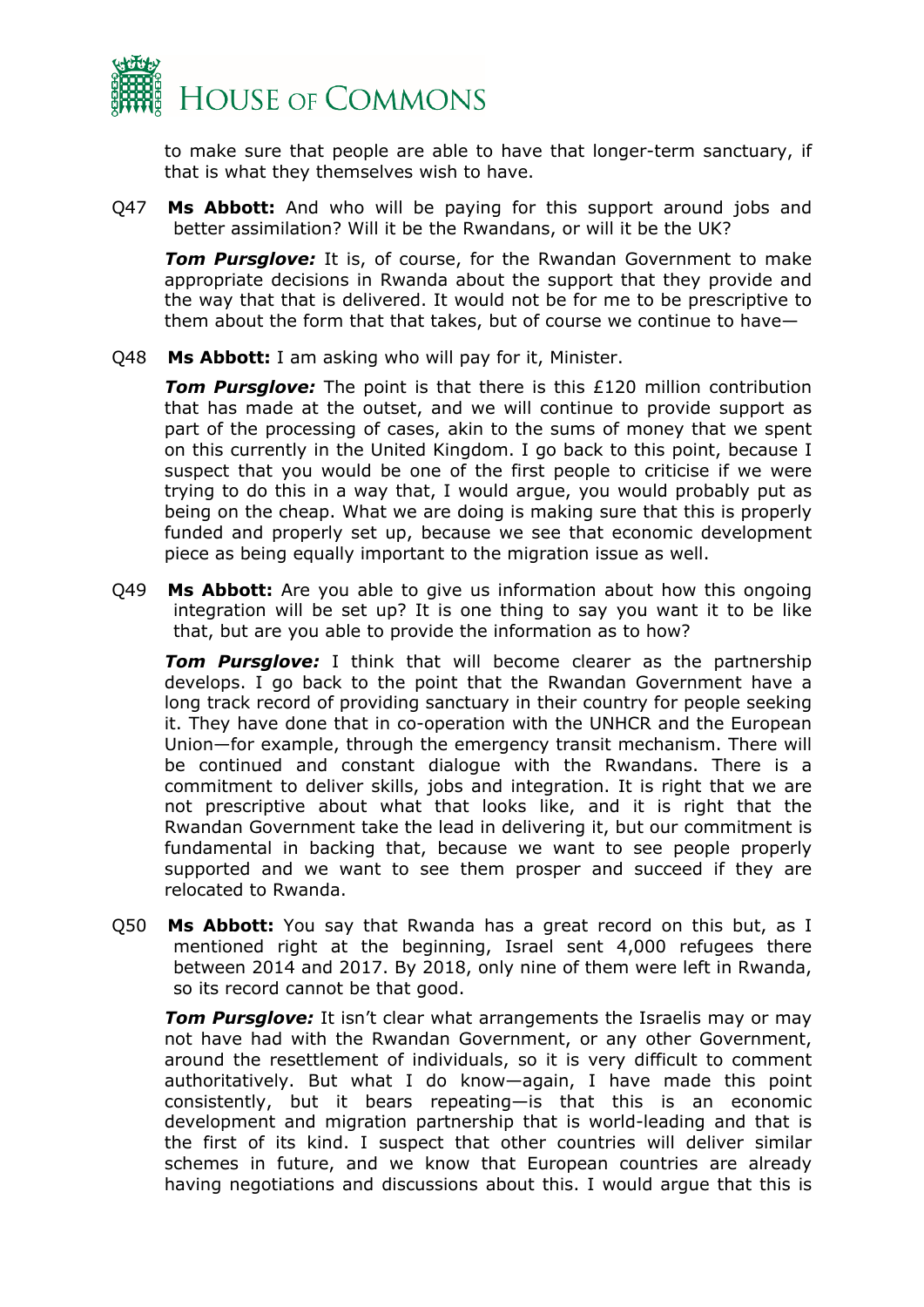

markedly different from the sorts of comparisons that you are trying to draw.

Q51 **Ms Abbott:** Is it markedly different from the Israeli scheme?

*Tom Pursglove:* I would argue so, yes.

Q52 **Ms Abbott:** I have just one more question. This scheme has been presented as a panacea for the people coming over in small boats. Will it be only for people coming over in small boats, or will it be for any inadmissible refugee or asylum seeker?

*Tom Pursglove:* I am afraid I have to correct you. At no point have I ever said that this is a panacea; I have always said that this is a difficult issue. It is a difficult problem and a stubborn problem, and it has to stop. We have to get this under control, and we have to preserve life, which is precisely what we are doing. All the individuals making these crossings at the moment are coming from what are safe countries, and there is no single intervention that will resolve it. Again, that is an important distinction to make. I would argue that this will shift the dynamic and genuinely help to deter these journeys. That, in itself, is to be commended. We did have to think about this in an outside-the-box way. This is not by any means a panacea that will resolve the issue, but it will make a significant contribution in shifting the dial.

Q53 **Ms Abbott:** Minister, maybe I should not have mentioned the small boats at all. I am asking you something very specific.

*Tom Pursglove:* The answer to that—

**Ms Abbott:** Let me finish, so that you understand my question. Is the Rwandan scheme for any inadmissible—as you term it—refugee or asylum seeker?

*Tom Pursglove:* What we are talking about here is people who make dangerous and unnecessary journeys to the United Kingdom, as I set out: those who are leaving what are safe countries and putting their lives at risk in doing so. That includes small boat arrivals and people coming in the backs of lorries. People should not be making those journeys. That message must go out time and time again. We need to stop people paying evil criminal gangs to get to the United Kingdom, and that is precisely what we are determined to do.

Q54 **Ms Abbott:** For the avoidance of doubt, Minister, this scheme is for any inadmissible refugee or asylum seeker.

**Tom Pursglove:** This scheme goes back to 1 January 2022, and those who have arrived since then through dangerous and unnecessary journeys are in scope to be relocated to Rwanda. However, I make the point that we will work on a case-by-case basis and the key consideration in every case will be, "Is it safe and appropriate for that individual to be relocated in this way?".

Q55 **Gary Sambrook:** We have spoken about the comparators between other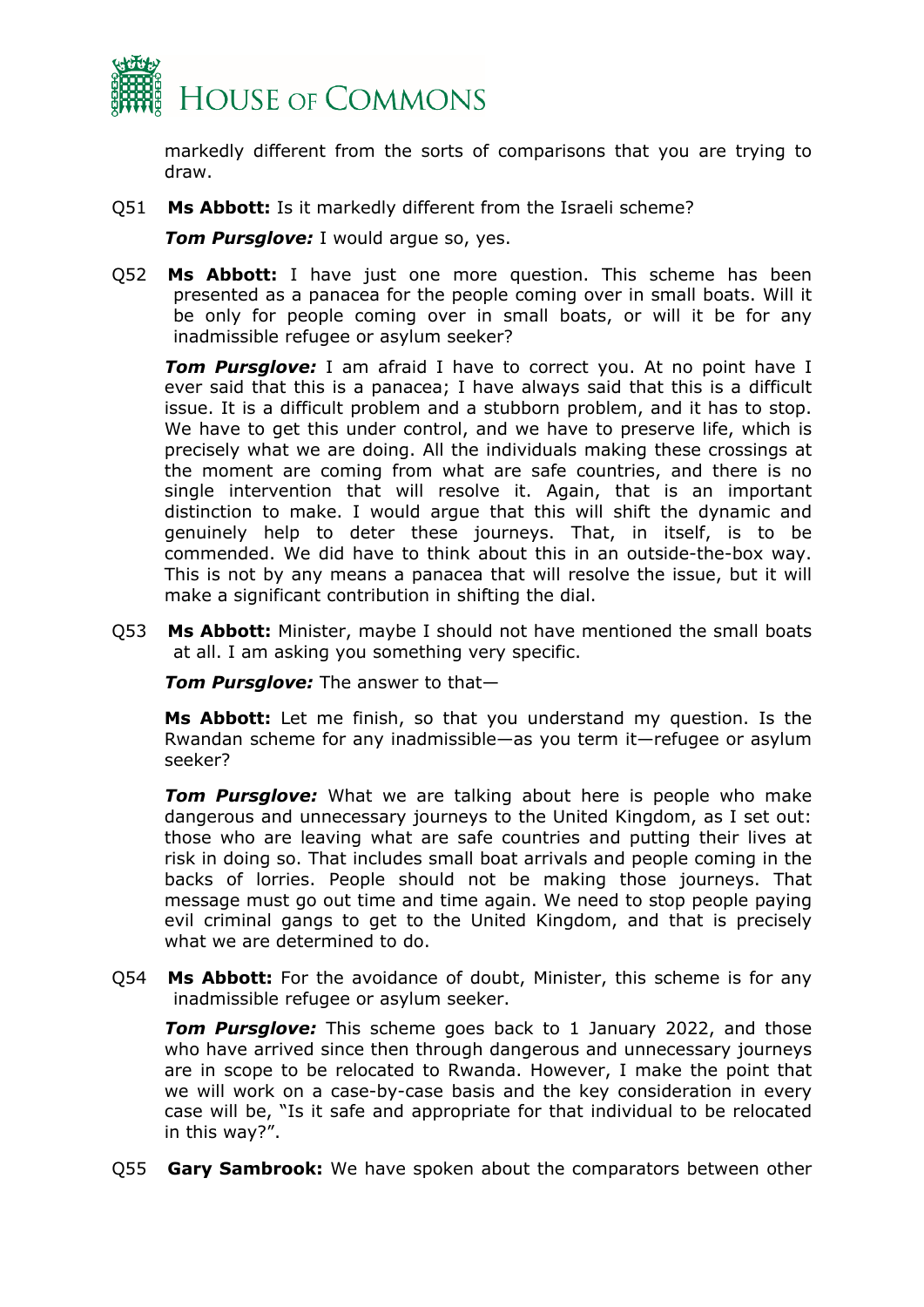

countries, and the Australian and Israeli models. With the Australian one, we saw that between 2007 and 2014 there were about 52,000 illegal maritime crossings, of which 20,000 were in the year 2013. Since Operation Sovereign Borders has been in place, that figure has reduced to near enough zero. When comparing our system to the Australian system, are you confident that we can deliver the same sort of results, and what benefits and what elements of the scheme do you think you have adopted into our one?

*Tom Pursglove:* This is about system change. This is about whole-system reform of the broken asylum system, which has these unacceptable pressures being placed upon it. I have made the point that there is no one single intervention that will resolve this situation of itself. We need to see that quicker caseworking and the ending of uncertainty.

Of course, this country has a proud and rich tradition of providing sanctuary to those in need, and that will continue, but people must come here through safe and legal routes. What we cannot continue to have is this constant cycle of claims that are intended to frustrate removal. That is why the measures in the Act, for example, will help us get to grips with that. This is a whole package of measures that need to be seen together. The Prime Minister added to those during his announcement in Kent a month ago.

I do think that there are lessons that can be learned from the approach that the Australians took. George Brandis's evidence to the Nationality and Borders Bill Committee was really very explicit in setting out the effect that he believes the change in posture made around this. Of course, we study examples of work from around the world to shape the policies that we take forward.

As I said earlier, it is logical to me that if you can render obsolete the business model of these evil criminal gangs, then that of itself acts as a deterrent effect, because what is the point of paying those evil criminal gangs to come to the United Kingdom in the first place? That is precisely what this policy is geared to do.

Q56 **Gary Sambrook:** We have just heard about the Israeli model; I think it is generally accepted that it was not a success. When the Department was looking at different ways to do this, did you go into any great detail in looking at the Israeli model and how we can learn from the failures of that? Looking at the economic development section, which you mentioned, was that a lesson that we learned: to couple the two together to form a thorough partnership between us and Rwanda? Moving on to other countries that are looking at this issue, do you think that Denmark will be looking at what we are doing, and have they been in touch to see what lessons they can learn?

*Tom Pursglove:* I really do think that other countries are going to have to look at these sorts of models moving forwards, and we know that they are doing so. It is worth making the point that we have been co-operating internationally on these issues to date. Our co-operation with the French,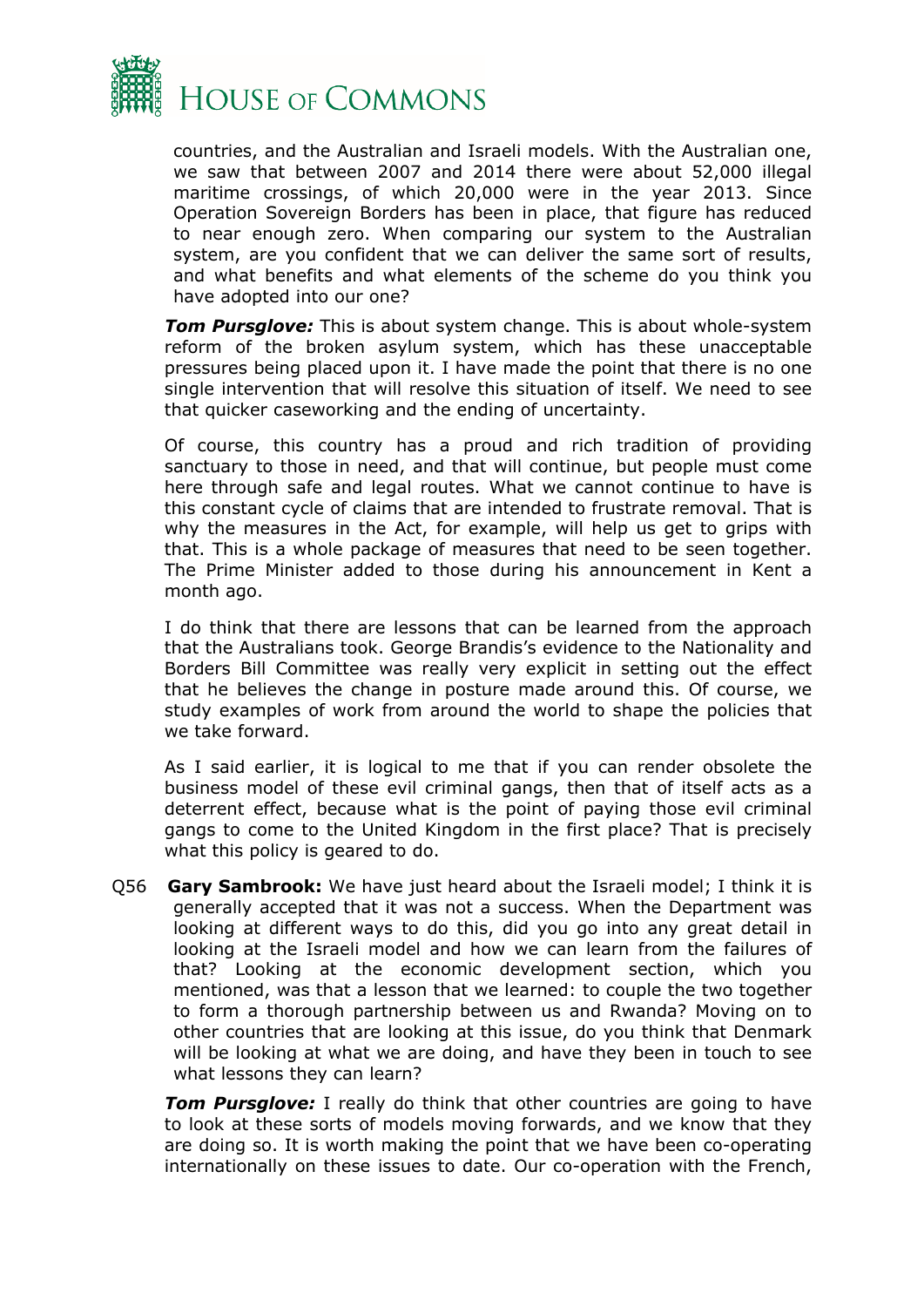

which stops considerable numbers of embarkations from happening in the first place, is one example of that. That is important work; it is valued work. That co-operation with the French, for example, needs to deepen further. That is something that we are absolutely convinced that we will continue to explore and see what can be done.

There are lessons to be learned from other examples around the world. We came at this from the perspective of wanting to deliver an economic development partnership along with the migration strand, because we think it is important that we provide proper sanctuary and that we see people who are relocated to Rwanda being supported to make that integration—to have jobs, to have skills and to have those opportunities because we want this to succeed. Therefore, it is right that this is funded properly, so that that work can be delivered in a bespoke way that meets the needs that exist, and that is a commitment that we have made.

I don't know if Mr Hobbs wants to say any more in terms of approaches from other Governments regarding sharing experience and expertise. We know that there are negotiations going on between other countries about models that are not dissimilar to the sort of model that we are progressing here.

**Dan Hobbs:** That's right, Minister. Obviously, we have spoken to and had a constant dialogue with the Australians, both in the run-up to and after our agreement. We also have close collaboration with our Danish counterparts and have spoken to them since the agreement.

On Israel, it's really unclear and I think the big difference there to our scheme is that there is a very clear memorandum of understanding between the partnership that is published and that sets out the commitment of both parties to that partnership. That was not the case with the Israel agreement. It is fair to say that our Rwandan colleagues do not recognise some of the numbers that are reported on it. That is a matter for them, but I understand it also was more around failed asylum seekers and relocation, which is obviously distinctly different from our agreement. However, yes, we continue to talk to international partners about the agreement and the approach.

*Tom Pursglove:* It is worth adding, in the context of all this—I actually said this when I appeared before the Committee two weeks into the role, which seems like a very long time ago; the weeks have passed very quickly—that we absolutely remain committed to trying to secure returns agreements with countries around the world, particularly source countries, to return people back to those countries when they are deemed not to be eligible for asylum in this country. Of course, one of the big ones must be trying to get a returns agreement in place with the European Union, or individual European countries, so that we can really put to bed this terrible, evil criminality that undoubtably funds other criminality that blights not just our society but other societies too. We believe it is very important that, internationally, countries accept their returns.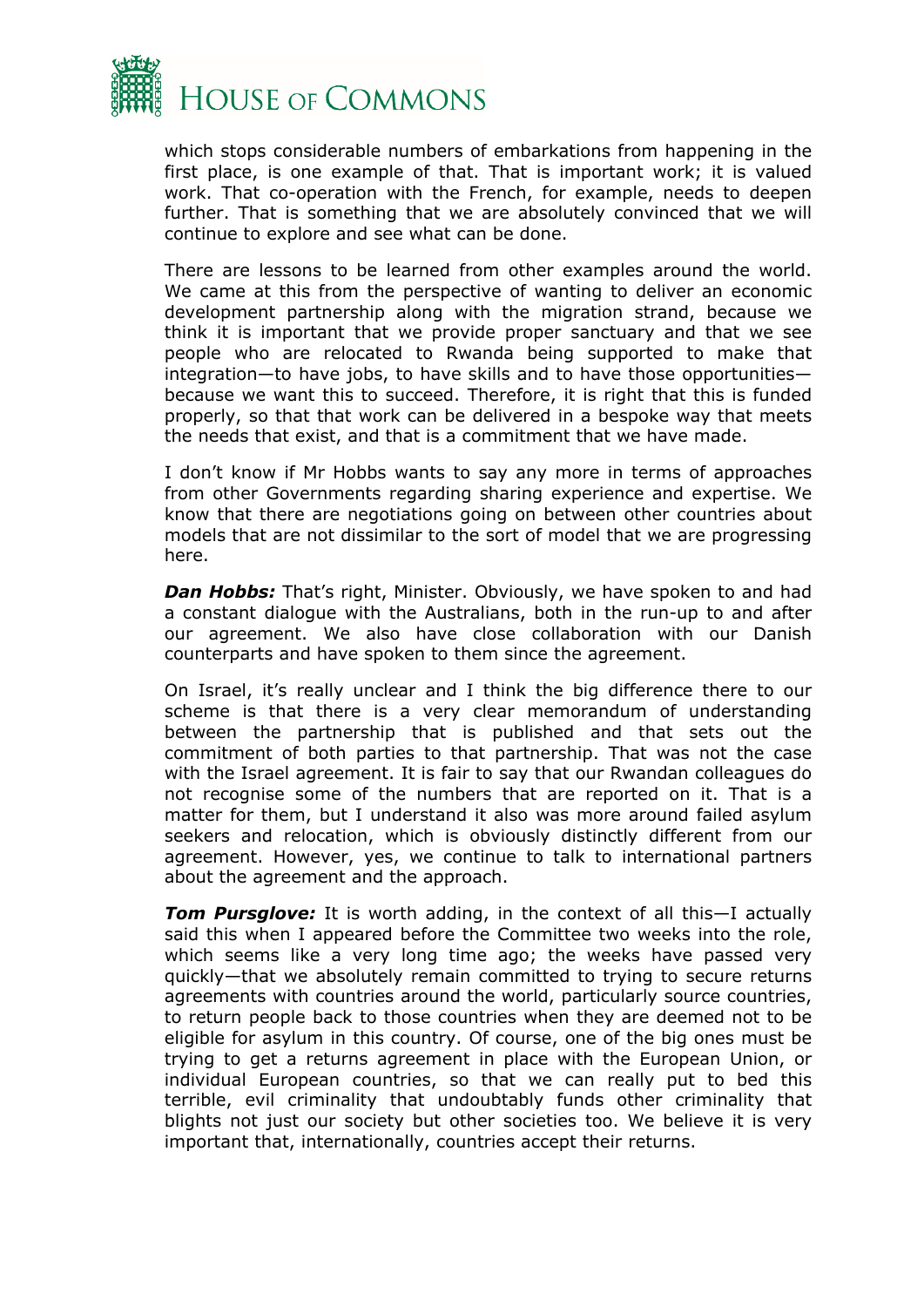

Again, I would make the point that there is a much wider piece of international work that is ongoing, and that engagement is happening to try and deliver meaningful change in this space, because no one country can resolve this issue. Just as no single intervention can resolve this issue, it is clear to me that, in the time ahead, this is going to become more and more of a migration challenge that affects the whole international community, and we need international solutions to it.

Q57 **Gary Sambrook:** Thanks. As I am sure you know, the PCS trade union has issued a legal challenge to this, on the basis of a lack of information at the time. Are you now satisfied, given Monday's series of announcements, which padded out more detail, that a lot of the concerns that it may have had in its legal challenge can now be put to rest?

*Tom Pursglove:* I think it has, of course, provided greater clarity, but I must not comment on what are potentially ongoing legal proceedings. However, I think you have made the point eloquently in saying that more detail has been provided in the last few days.

Q58 **Gary Sambrook:** Finally, there have been several legal challenges from a number of groups and organisations. Migration Watch UK did point out the popularity of this policy among the general public across the country—I think it was 47% of people who were in favour of this partnership, against 26%. People feel that those legal challenges are frustrating the system. Can you give us any reassurance that the legal challenges will not prolong the amount of time before we can see this partnership and its benefits?

*Tom Pursglove:* I think it is right, in a democracy, that people are able to bring challenges to policy. That is right and proper, and we see that on a whole range of policy areas under Governments of whatever particular persuasion. What I have said is that I believe that those challenges are baseless, in the sense that we will always act in accordance with our international obligations. By extension, that means that those challenges would be without merit, in my view. However, we will expeditiously work through legal challenges that are thrown up in response to this policy.

Of course, it is also right that individuals are able to make representations around their specific cases, but the Prime Minister has said that we will do what is necessary to make sure that we deliver this policy, because I think that—exactly as you allude to, Mr Sambrook, and I know that you are regularly on the doorsteps in Birmingham—people want to see action in this area. They do not think that it is acceptable that people are making these dangerous journeys and putting their lives at risk. They do not think that it is acceptable that we have spiralling costs in the way that we do. They are frustrated about the lack of alternatives put forward by the critics of this policy, and we are determined to get on and deliver it, exactly as we said we would.

Q59 **Chair:** Just before I call Tim Loughton, I want to ask, have you concluded any other return agreements since you last appeared before the Committee?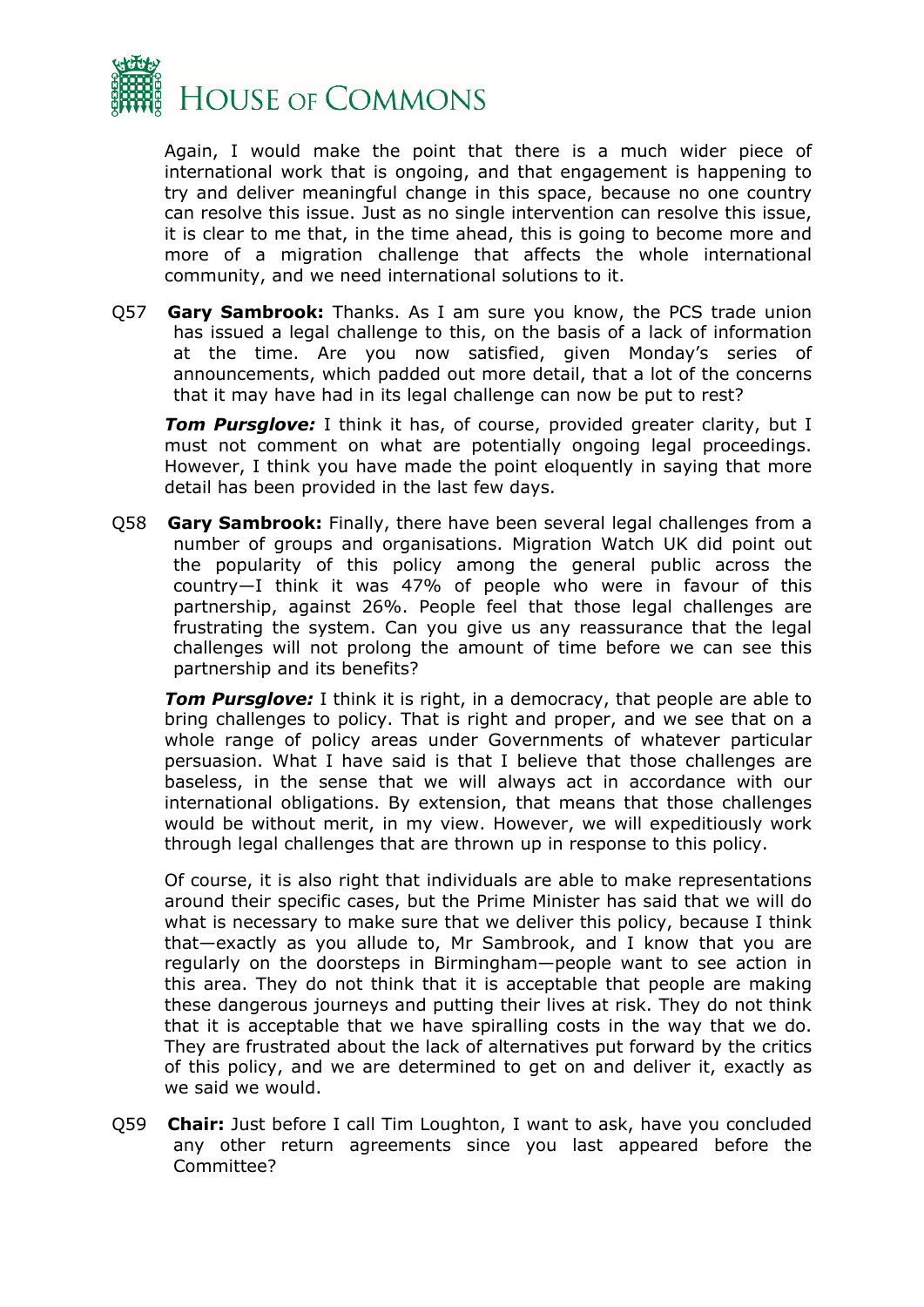

*Tom Pursglove:* I think what I will do, if I may, is provide the Committee with a written update around returns agreements and where we are.

**Chair:** So you have? You think you have concluded—

*Tom Pursglove:* For example, we of course work on a case-by-case basis to deliver returns—

**Chair:** No, with countries. Have you concluded any agreements to return people to countries?

*Tom Pursglove:* If I may, I will provide a written update to the Committee on this, just to provide absolute clarity on it.

**Chair:** Okay, thank you. Tim Loughton.

Q60 **Tim Loughton:** Thank you, Chair. Minister, I want to talk about procedural details of the partnership arrangement, but can I just ask a couple of questions for clarification, first of all? Is it the case that the scheme is backdated to the beginning of the year, so that anybody who has arrived here since 1 January will be in scope of the scheme?

Secondly, is it an expectation—as we saw before, particularly around Brexit, where people traffickers were telling their potential clients, "You better get on with it because they are changing the law in the UK"—that we might see an uptick in the number of crossings in the short term? People may be conned into thinking that the scheme is not backdated and that they need to get on with it before this new arrangement comes into place.

*Tom Pursglove:* As ever, Mr Loughton, your finger is on the pulse of the detail. You are absolutely right to say that this scheme dates back to 1 January 2022 and that arrivals through dangerous and unnecessary means are in scope to be included in this policy from that date. In terms of your second point—

Q61 **Tim Loughton:** Previously when there has been a change in circumstances, particularly with Brexit, there has been an uptick in the short term.

*Tom Pursglove:* There has been conflicting media reporting, with accounts of individuals saying they are not going to make the journeys and of others saying they are still going to. One thing we do know is that people enter into agreements with these evil criminal gangs—these people smugglers—where they pay the money across. Often, at this stage in the policy, it is not unreasonable to think that those investments have been made and that people will want to follow through by making the crossing. One of the reasons why, candidly, I am not keen to get into the specifics of cohorts, for example, is because we do not want to provide any ammunition that allows those criminal gangs to exploit particular groups of individuals and particular vulnerabilities in a closing-down-sale-type way.

I think this policy, as I have said before, will have the effect of deterring people from making these crossings, but it would be wrong to suggest that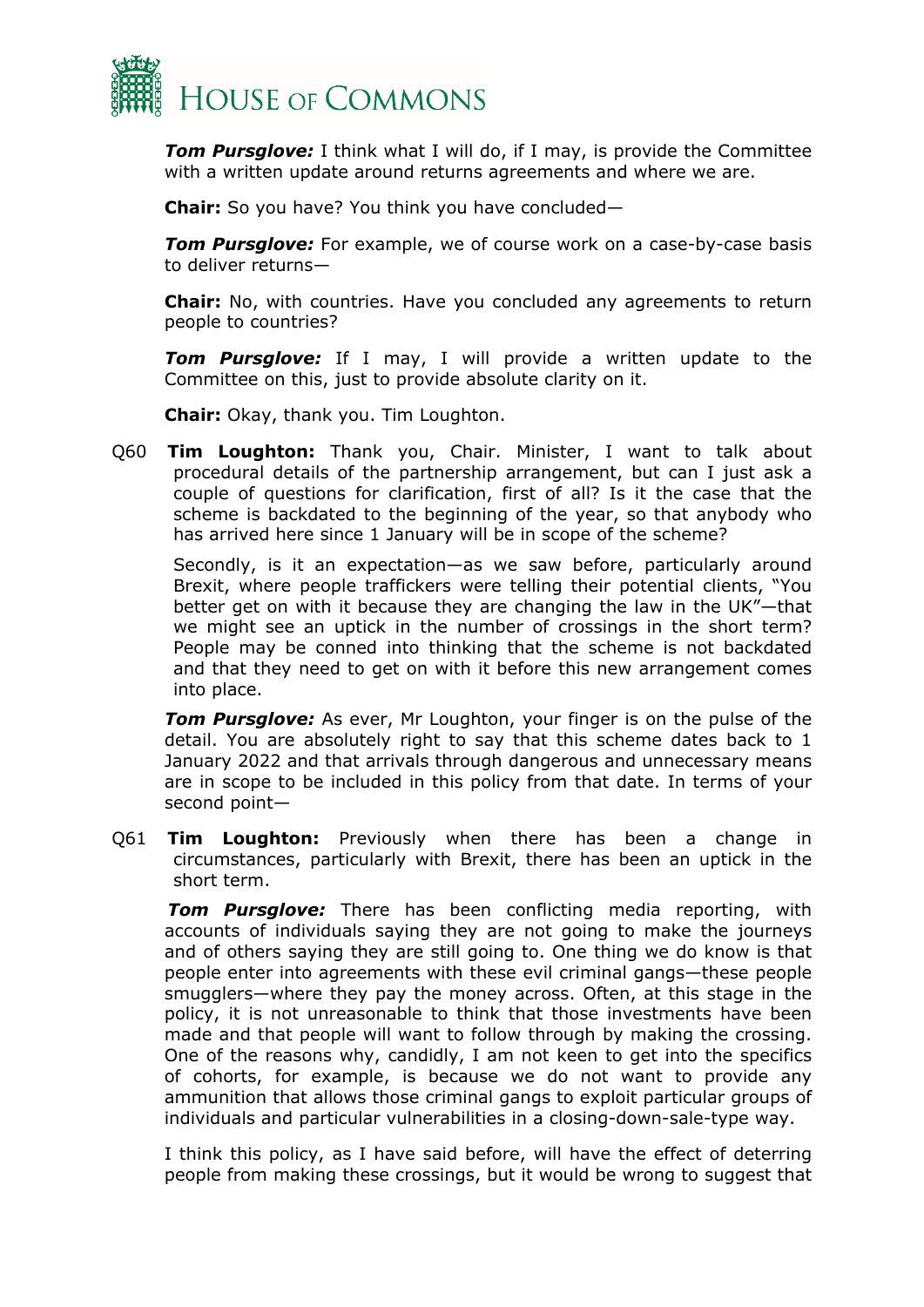

there are not people who are already congregating and who are effectively ready to make those journeys, having already paid for them. I think the impact of this is too difficult to draw firm conclusions from in the short term. In the longer term, I think it will have a significant deterrent effect, but I would not be surprised if what you see in the shorter term is people continuing to make these crossings, because they have already made that investment.

Q62 **Tim Loughton:** I understand, and I understand why you do not want to give details about the sort of people who may be stopped. I think you have said that you want to make it a lottery, so if you pay to come across, you may end up in Kent, but you could end up in Rwanda, and that is part of the deterrent factor.

Can I look at the partnership arrangements? As you have said, this is quite an elaborate, long-term economic partnership with Rwanda. As part of the arrangements, there is a joint committee to monitor and oversee the implementation of the policy. Secondly, there is a monitoring committee. Obviously, this Committee has concerns about how we and Parliament will scrutinise these arrangements.

As you know, in the past we have scrutinised asylum seeker accommodation in this country and produced some quite hard-hitting reports. We can easily visit accommodation and have done so, and we can have the people responsible for it in front of us. We need to be assured that Parliament—albeit slightly differently, because of the geography of this—will have comparable scrutiny of these arrangements.

Can you tell us about the nature of this joint committee? Who are the cochairs? Will it be representatives from the UK and Rwanda who will sit on it? Has it met already? What is the proposal?

*Tom Pursglove:* There are two committees that are relevant to this partnership. The first is the joint committee, which is broadly made up of officials. It actually replicates similar committees that we have between, for example, the UK and France and the UK and the US. That assures the operation of the partnership. It is likely to meet several times a year but, as I have said, there is this ongoing dialogue that happens virtually every day between officials in Rwanda and the United Kingdom on these matters. There is also the monitoring committee.

Q63 **Tim Loughton:** Before you move on to the monitoring committee, can we just deal with the joint committee? First, it has not met yet. Secondly, have the co-chairs been appointed? Thirdly, how transparent will it be about its workings to this Committee and to Parliament? Will you be publishing its minutes on a regular basis? What is the intention?

*Tom Pursglove:* We will say more in due course about the specific arrangements for this committee. Obviously, we are beginning to operationalise the policy. Mr Hobbs may have more that he can add on this, but we will say more in due course.

On the point about reporting to Parliament, I suspect that this Committee will make some recommendations in its report, which I would be happy to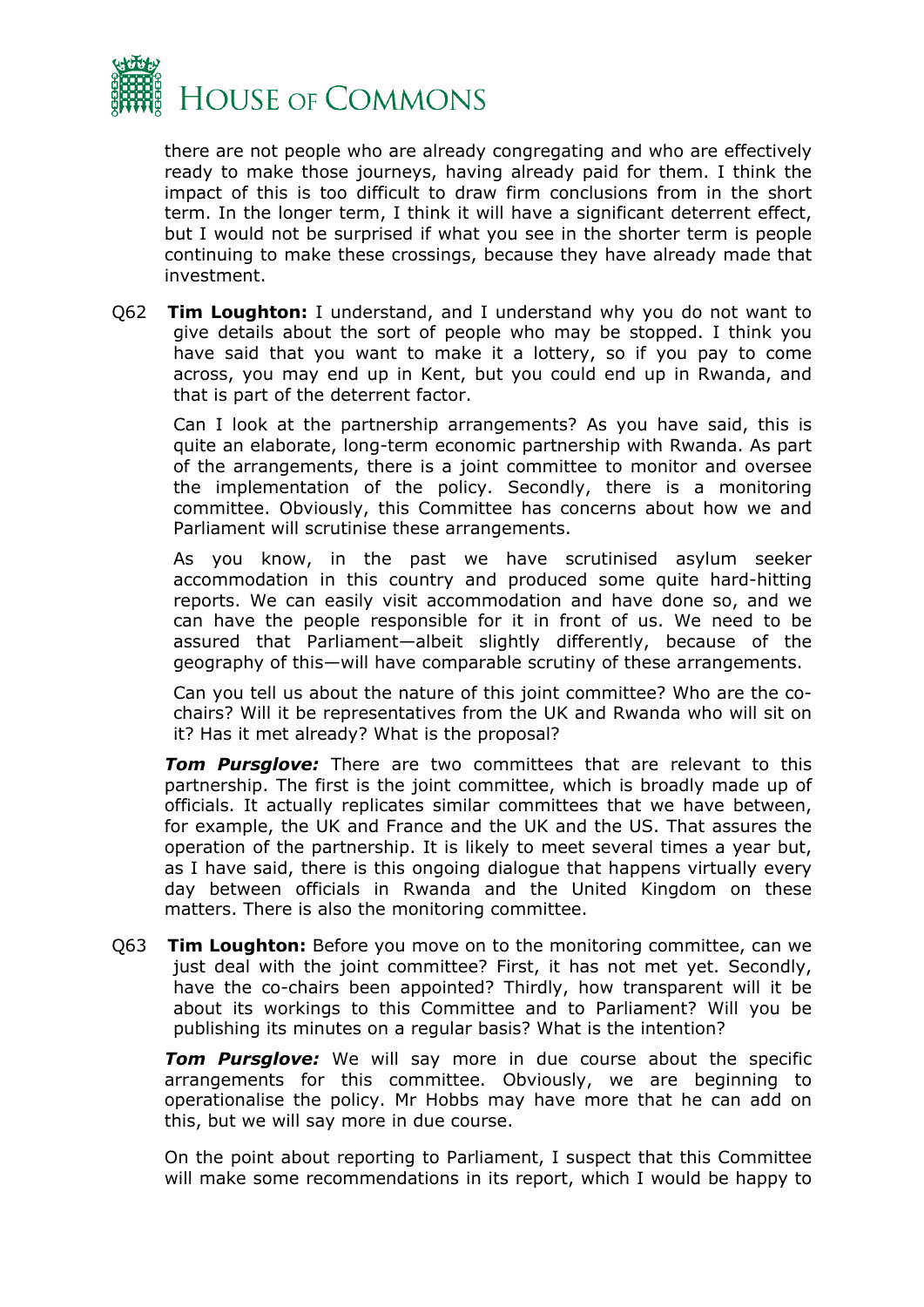

consider. We will undoubtedly say more about those matters in due course.

Q64 **Tim Loughton:** Do you think it is reasonable that that committee should have an obligation to report to not only the Home Office, but Parliament, with a regular reporting mechanism—half-yearly reports, annual reports or otherwise—in the same way as other bodies in the UK within the remit of the Home Office would have reporting responsibilities to Parliament? I understand that the full detail has not been worked out yet. However, in principle, do you think it is important that it should report to Parliament?

*Tom Pursglove:* It is obviously a partnership, so it would require agreement with the Rwandans around the detail of disclosure, for example. You have made the point around what you would like to see happen, and I will gladly look at any recommendations the Committee makes. Of course, both the Home Secretary and I will be regularly available to colleagues at the Dispatch Box at Home Office questions and various other opportunities as the policy is developed. There will be scrutiny in the usual way, as you would expect. However, this is a partnership and therefore it is not something we are in a position to announce unilaterally, so those arrangements would need to be discussed. We will say more on that in due course.

Q65 **Tim Loughton:** I understand. However, it is really important that, in principle, the committee should be accountable to Parliament—not least because this policy is controversial and distanced, in terms of us being able to monitor it—and that it should be part of the arrangements with the Rwandans that the committees need to be as transparent as possible to both our Parliaments, because the Rwandans will also have questions from their own electorate about the way this is operating. We are not going to make recommendations. We need to have your proposals as to how you will be scrutinised by Parliament. Can you talk about the monitoring committee? Again, I am presuming that it has not yet been formed, so it has not met or got chairs or terms of reference. Is that right? If so, when will those terms of reference be published?

*Tom Pursglove:* The monitoring committee will be independent. It will monitor and report to the joint committee on the implementation of the scheme. It is about providing proper oversight to aid that assurance. You might be able to add a bit more around this, Mr Hobbs.

**Dan Hobbs:** As is set out in the memorandum of understanding, it will report to the joint committee. We are in advanced discussions with our Rwandan colleagues about the appointments to that. We have very regular meetings and have had discussions with them over many months as we have arrived at this. I anticipate that the first formal meeting of the joint committee will happen in the coming weeks, which will then set the process around the terms of reference, and then the terms of reference for the monitoring committee. There is a sequencing of those elements. We are discussing, both with the Rwandans and internally in the Home Office, what those measures and those terms of reference will be.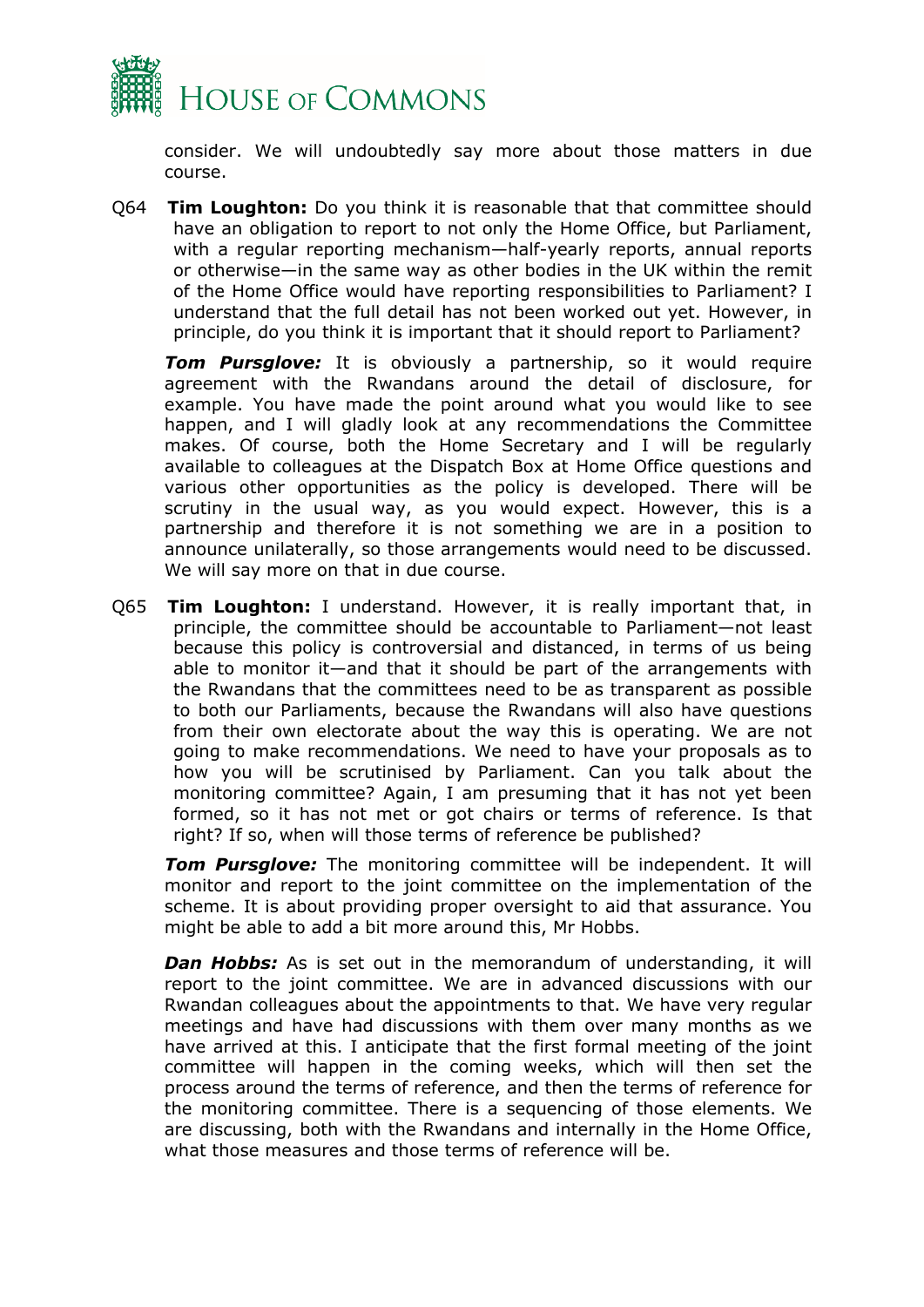

Q66 **Tim Loughton:** The Minister just mentioned that it would be independent. What does that mean?

*Dan Hobbs:* As set out in the memorandum of understanding, the monitoring committee will be composed of persons independent of both participants. That ostensibly means that people not employed directly by the Governments will sit on the monitoring committee—as opposed to the joint committee, which, as it says in the MOU, will be composed of representatives of the Rwandan and UK Governments.

Q67 **Tim Loughton:** So, what sort of people would you envisage sitting on it? Would there be representatives of refugee organisations on the monitoring committee, for example?

**Dan Hobbs:** I think we still have to agree and decide, alongside our partners, to nominate and identify the relevant individuals for that monitoring committee.

Q68 **Tim Loughton:** Okay, but who would the Home Office envisage nominating, subject to agreement with the Rwandans? Would it include refugee organisations?

**Dan Hobbs:** I think that is a matter that we have to agree with the Home Secretary and Ministers at this stage. We are still discussing that with the Rwandan Government. To respect the partnership, we need to agree that collectively.

Q69 **Tim Loughton:** One final question to go back to where I started, Minister. What has the French reaction to this been, given that France has the singular ability to stop this trade overnight and has declined to do so? Do you envisage us no longer paying the French large sums of money to stop people coming across the channel, which they have singularly failed to achieve thus far?

**Tom Pursglove:** The point I would make on that is that there has obviously been quite a lot going on in the French system of late, given the elections, but it is fair to say that internationally, what we have seen is quite a lot of interest in what we have agreed, and quite a lot of curiosity about the form this will take and the impact we think it will have. As I have said, I think this will be the first of a number of partnerships like this that countries around the world will adopt in order to tackle these global migration challenges, and of course, we continue to have ongoing dialogue. I had a meeting last week with my Belgian counterpart, and I think it is important that we share learning, best practice and ideas.

I would somewhat reject the point you made about the co-operation with the French, which I do think makes a meaningful contribution to stopping some of these embarkations from happening in the first place—around 50%.

Q70 **Tim Loughton:** The numbers have gone up, Minister.

*Tom Pursglove:* So far this year we have had 6,500 interceptions, and those journeys have, of course, been prevented from happening. That is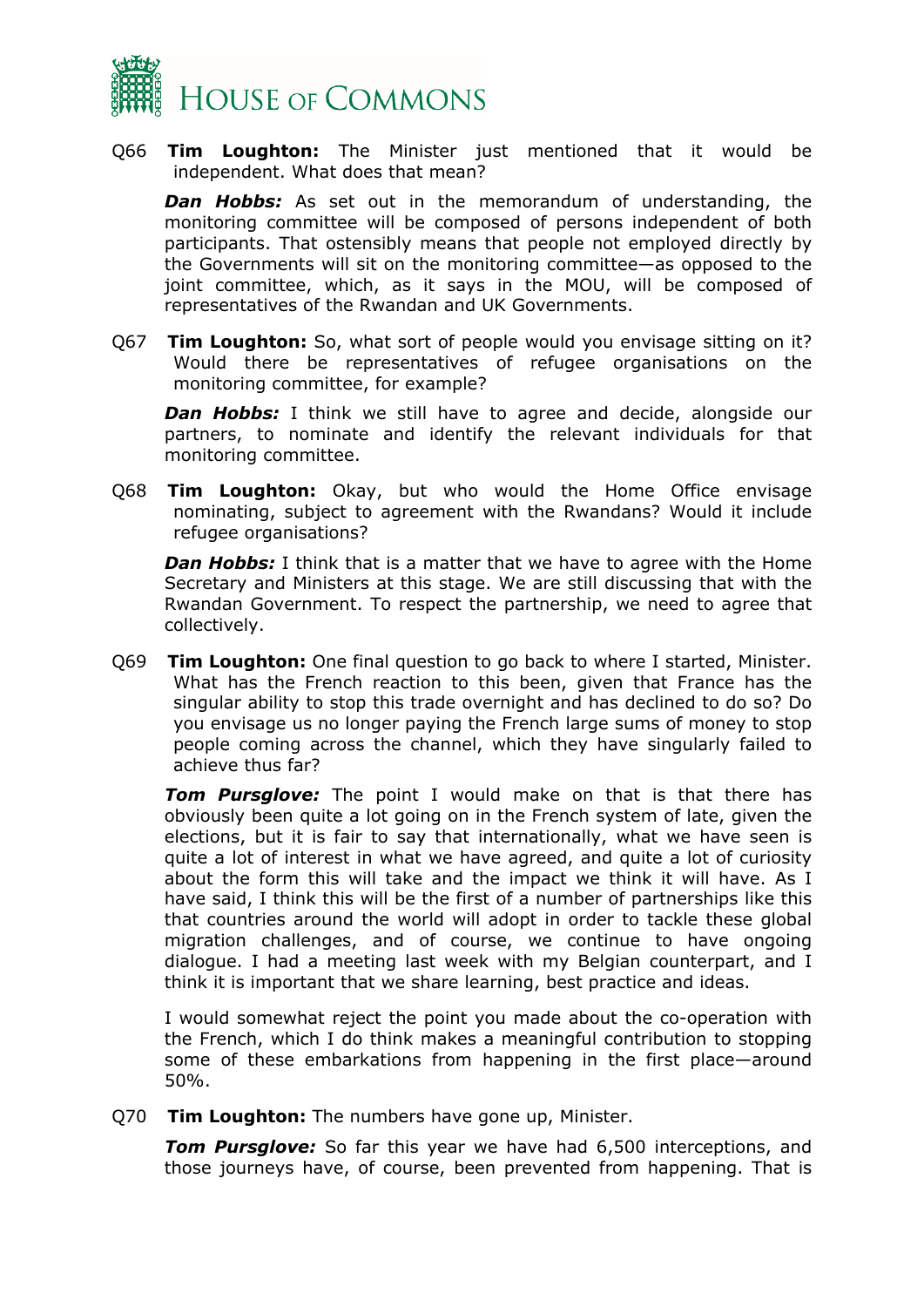

valuable co-operation, but ultimately, where we must get to—I know you share my view on this—is a position where people are not making these crossings. The way we do that is by delivering this scheme with Rwanda, by continuing to progress negotiations around returns agreements with source countries and with the EU and European countries, and by delivering the package of measures through the Borders Act to really clamp down on this evil criminality and put a stop to it once and for all. When we have achieved that, of course, that will mean that co-operation in the form you have set out would not be required, because those journeys would no longer be happening.

Q71 **Chair:** Will the monitoring committee be established before anyone is sent to Rwanda?

**Tom Pursglove:** We will announce details in due course. I cannot give you a precise date around this. As I say, at the moment, nobody has been relocated to Rwanda, but I would hope we will be able to say more about those monitoring arrangements soon.

**Chair:** Okay. It was remiss of me at the beginning not to welcome Joanna Cherry, who is a member of the Human Rights Committee and is guesting with us today. I am now going to move to Joanna to ask some questions.

Q72 **Joanna Cherry:** Thank you very much, Chair; thank you for having me. Good morning, Minister. The US State Department, Amnesty International and Human Rights Watch have all reported evidence in 2020-21 of unlawful or arbitrary killings, forced disappearances and torture committed by the Rwandan Government. Do you accept the evidence that these acts have been committed by the Rwandan Government?

*Tom Pursglove:* The point that I would make is that overall, Rwanda is a safe and secure country for the resettlement of individuals. I think it is noteworthy that Rwanda is committed to the convention and that, for example, the UNHCR has been working with the Rwandan Government through the transit mechanism to place refugees in Rwanda. I think you yourself would recognise the expertise that the UNHCR has in these matters, and it is key to point out that of course, through the CPIT report—which is a comprehensive report—there are no systematic breaches of human rights obligations.

Q73 **Joanna Cherry:** That does not really answer my question. My question was, do you accept the evidence set out by the US State Department one of our major allies—and Amnesty International and Human Rights Watch, which are both very internationally respected NGOs? Do you accept the evidence that there have been unlawful or arbitrary killings in Rwanda and forced disappearances and torture committed by the Rwandan Government? Do you or do you not accept that evidence?

*Tom Pursglove:* We have been very clear through the CPIN report in setting out various concerns that have been raised internationally around those sorts of issues, but I go back to the point that fundamentally, we do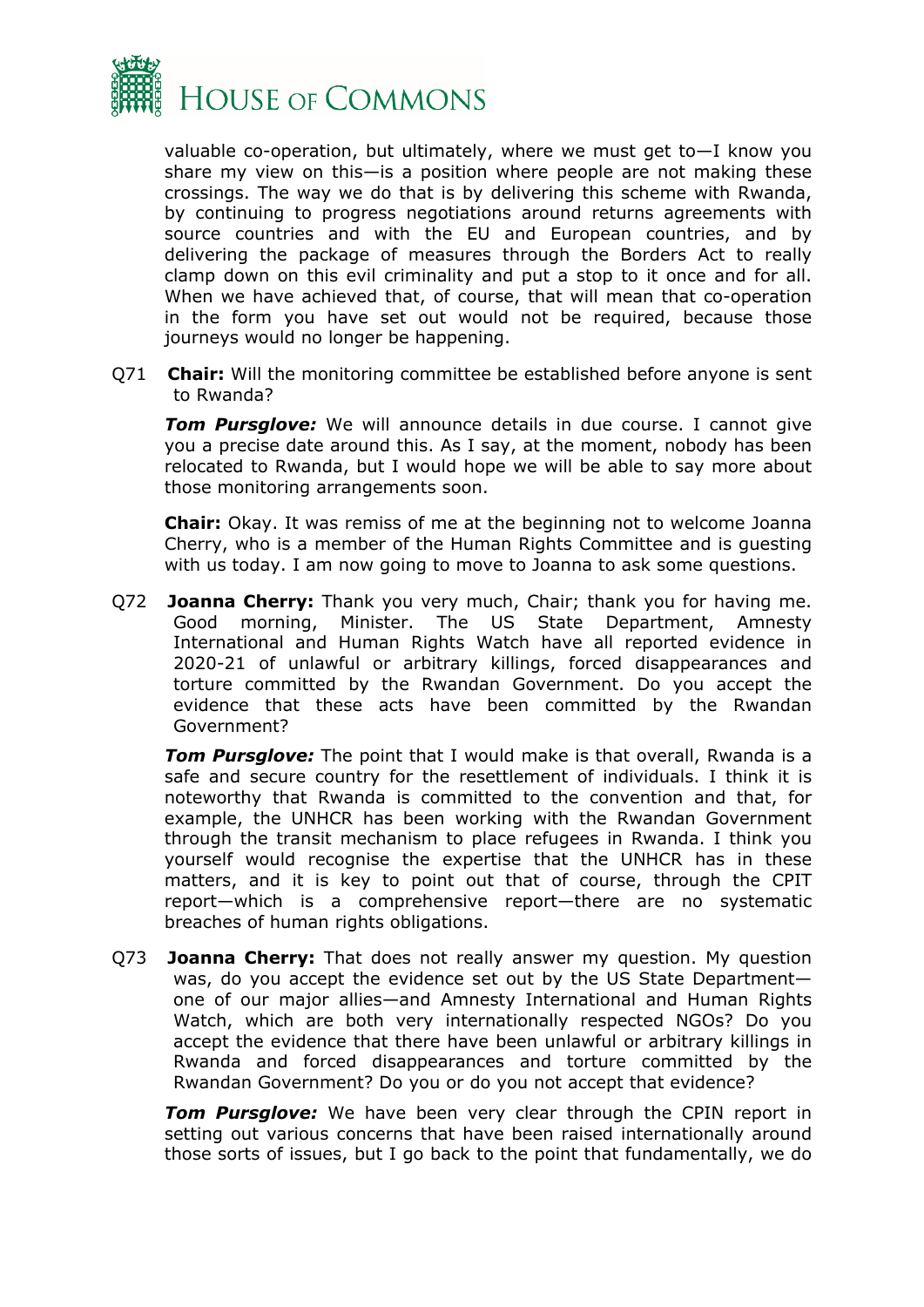

not believe there are systematic breaches of human rights in a way that would mean that this policy would be inappropriate.

Q74 **Joanna Cherry:** How have you reached that view? What assessment have you made that leads you to believe that asylum seekers who are removed to Rwanda will not face potential human rights breaches? What work have you done to counter the evidence that has come from the US State Department and the other organisations that I mentioned?

*Tom Pursglove:* What I can tell you is that I know that the work of the country teams, in drawing up that sort of guidance, is considered to be authoritative by the courts and thoroughly professional and high quality. The report is clear that there is no systematic/systemic breach. I am content that that work has been carried out thoroughly and appropriately. I again make the point that, for example, the UNHCR—who you have regularly cited as being authoritative on these matters—place refugees in Rwanda through the transit mechanism. I think that demonstrates that there is a broad consensus around that finding in the report.

Q75 **Joanna Cherry:** You are very focused on saying that there is no systemic evidence, but my specific question to you was whether you recognised the evidence set out by the US State Department, Amnesty International and Human Rights Watch, and whether you yourself had carried out any assessment to satisfy yourselves that there are not human rights breaches in Rwanda.

*Tom Pursglove:* I am satisfied overall. I think that it is right that the CPIN report is candid, that it does set out various instances that have been raised in international forums and by other countries, and that we look at this in the round. I would argue that at the core of this policy is our determination that we must live up to our international obligations through both the convention and the ECHR, and, of course, it is crucial that the Rwandans live up to their human rights obligations too.

Q76 **Joanna Cherry:** You mentioned the United Nations a moment ago. The UN Subcommittee on the Prevention of Torture have noted a refusal by Rwanda to co-operate with them. Do you think that indicates any problem with adequately assessing the risk of breaches of article 3 for asylum seekers in Rwanda?

*Tom Pursglove:* Rwanda will process claims in accordance with the UN refugee convention and national and international human rights laws. It will ensure protection from inhuman and degrading treatment and from being returned to the place from which individuals originally fled. We could not be clearer about this.

Q77 **Joanna Cherry:** I am going to ask you some questions in a minute about what we can do if Rwanda does not do that. What I specifically asked you there was, do you think that Rwanda's refusal to co-operate with the UN Subcommittee on the Prevention of Torture indicates any problem with adequately assessing the risk of human rights breaches in Rwanda, particularly regarding article 3?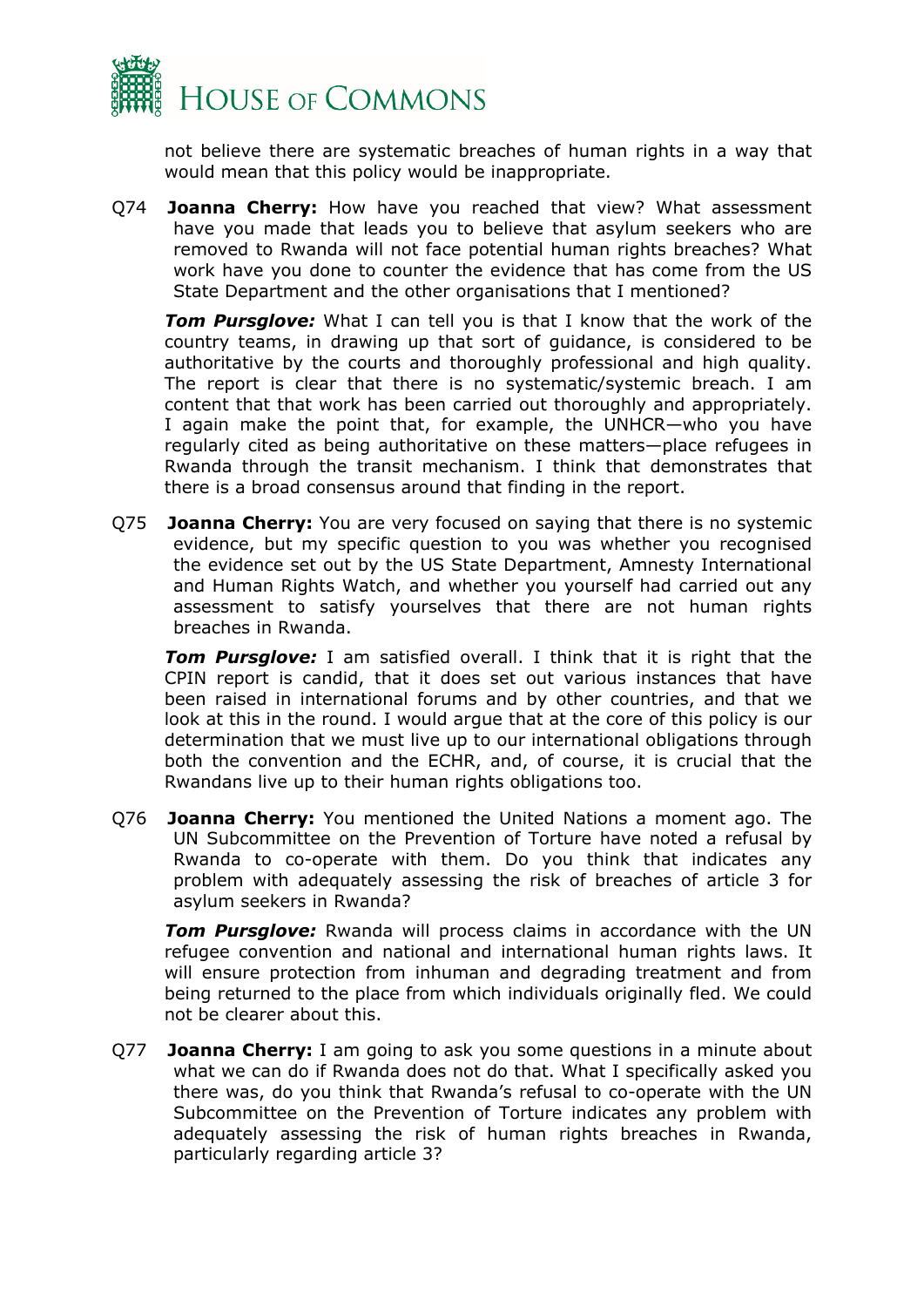

*Tom Pursglove:* I refer you to my earlier answer that the Rwandans are determined to live up to their international obligations—as are we.

Q78 **Joanna Cherry:** Do I take it that you are not concerned that Rwanda has refused to co-operate with the UN Subcommittee on the Prevention of Torture—that that does not concern the British Government?

*Tom Pursglove:* What I would say is that, as a UK Government, we have proper and thorough engagement with our international partners and with those international bodies. I would of course encourage countries around the world to have similar constructive dialogues.

Q79 **Joanna Cherry:** I am going to read you something the US State Department has said about Rwanda. "The government was often intolerant of public reports of human rights abuses and suspicious of local and international human rights observers, and it often impeded independent investigations and rejected criticism as biased and uninformed…Individuals who contributed to international reports on human rights reported living under constant fear that the government could arrest and prosecute them for the contents of their work." That comes from the US State Department—our major ally. Do their findings about the Rwandan Government's attitude towards human rights observers concern you at all?

*Tom Pursglove:* I think this is where, for example, the joint committee arrangement that I have just commented on is significant in terms of satisfying ourselves, as a UK Government, that all of the aspects of the partnership are being upheld in the way that we would all want to see. I make the point again that the Rwandans, rather like we are, are committed and determined to act in accordance with those international obligations.

I would add, "The joint committee will determine the process for access to facilitate and ensure that the Monitoring Committee formed in accordance with paragraph 15 has unfettered access to the following for the purposes of completing their assessments and reports: the locations they are required to inspect under their terms of reference, save that a relocated person may refuse them entry to their private accommodation if they do not wish it to be inspected…relevant officials, employees and agents of both Participants for interview…any other person they may wish to interview who is willing to be interviewed…the records held in relation to Relocated Individuals at all stages of the relocation process from the initial screening by the United Kingdom up to and including the asylum process as well as records of decisions taken about them…records of grants and refusals of refugee status and of appeals raised against refusals of refugee status and their outcome…records of any procedures that directly impact Relocated Individuals, and…records of all complaints made by Relocated Individuals and the outcomes."

So I would argue that there is proper scrutiny around these arrangements that has been formalised or is being formalised through the establishment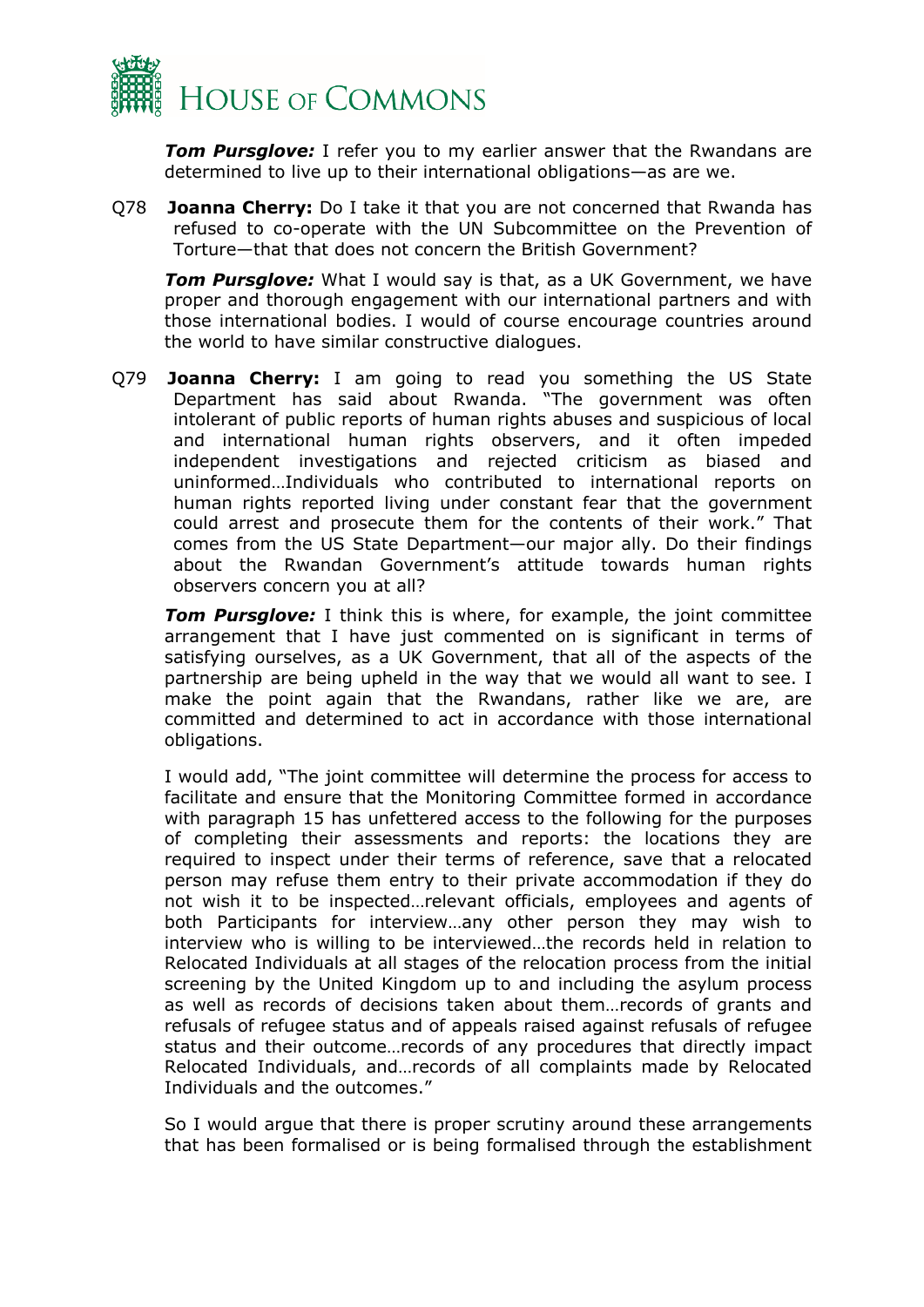

of these committees. It will allow us to satisfy ourselves that things are being dealt with in a way that we believe to be fitting of the partnership.

Q80 **Joanna Cherry:** Okay. What happens if the monitoring committee or the joint committee find out that there are human rights breaches in Rwanda in relation to these asylum seekers that we have sent there? What recourse, remedy or penalty will there be?

*Tom Pursglove:* I am not going to speculate on hypotheticals.

**Joanna Cherry:** It is not a hypothetical.

*Tom Pursglove:* It is a hypothetical.

**Joanna Cherry:** Okay, it is a hypothetical, but it is a very important question as to enforcement. I am asking you about how the human rights of these people that we are going to deport to Rwanda will be protected. You are putting great store by the monitoring committee or the joint committee. I am saying to you: if the monitoring committee or the joint committee find that there have been human rights breaches in relation to asylum seekers sent there, what recourse or remedy will there be for those asylum seekers under the agreement that you have reached with Rwanda? It is a question of enforcement, Minister. It is really important.

*Tom Pursglove:* Yes. You will recognise that this is a memorandum of understanding, which means that either party has the ability to terminate that agreement accordingly.

Q81 **Joanna Cherry:** But it is not binding under international law, is it?

*Tom Pursglove:* That is correct.

Q82 **Joanna Cherry:** So what happens if Rwanda doesn't comply with its obligations either under the memorandum of understanding or the refugee convention, or acts in a way that would be contrary to the European convention on human rights? Is this memorandum of understanding worth the paper it's written on from the point of view of enforcement if your high hopes for human rights protections in Rwanda are not realised?

**Tom Pursglove:** I believe it is worth the paper it's written on, but it would of course be for the British Government and Ministers to decide what was appropriate in those circumstances.

Q83 **Joanna Cherry:** What about the individuals? What about the men and women, including—I will ask you about this in a minute—same-sexattracted people and transgender people that we are planning on deporting to Rwanda? We will come on to that in a minute. What about these men and women?

*Tom Pursglove:* This isn't deportation—just to be very clear.

Q84 **Joanna Cherry:** Let's not quibble about that. We are going to send these asylum seekers to Rwanda and you are satisfied that Rwanda is not a country that abuses human rights, but what happens if you are wrong?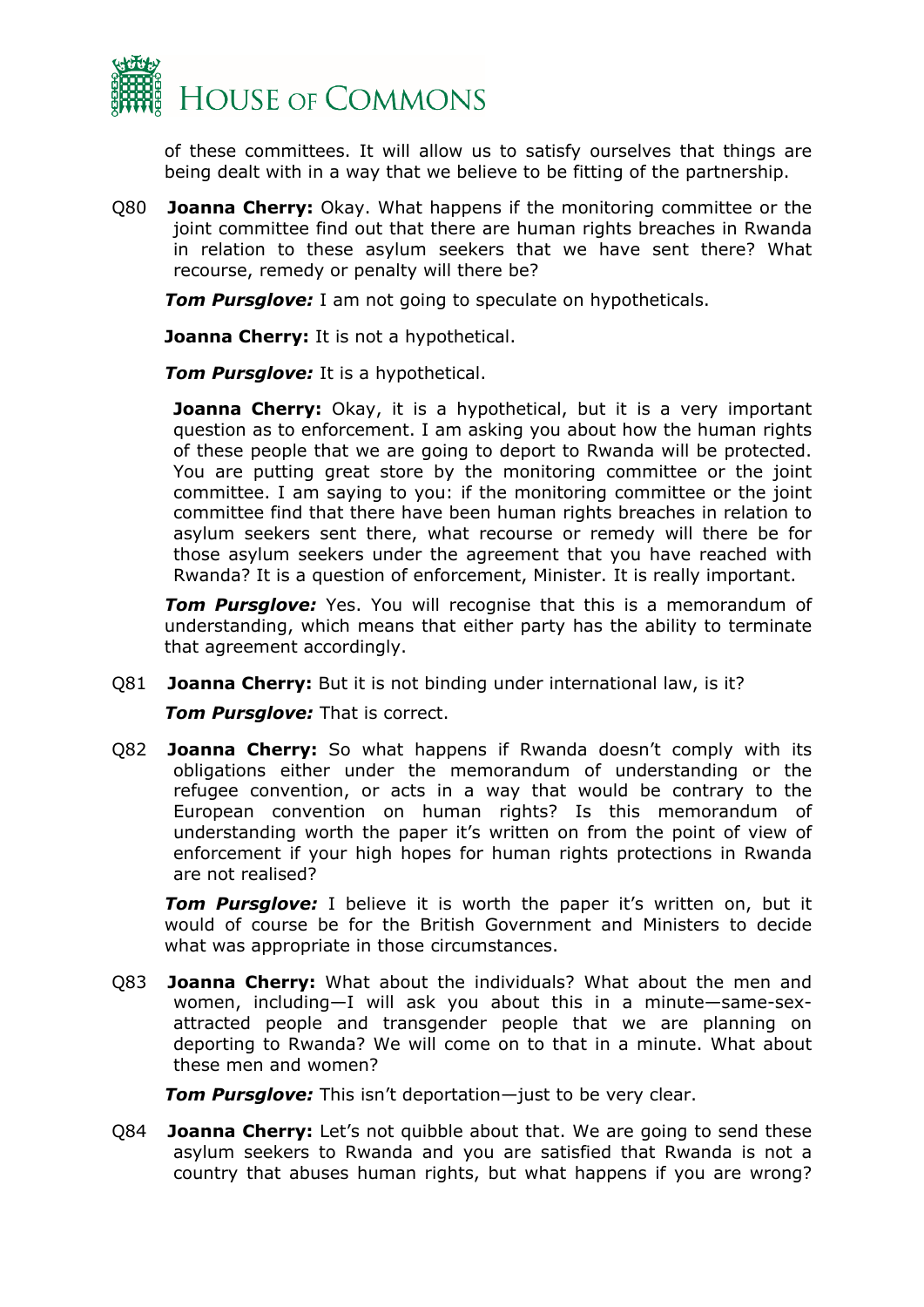

How do these individuals enforce their rights if their human rights are breached? For example, if a lesbian who is sent to Rwanda finds herself being discriminated against or abused on the grounds of her same-sex attraction, there are no anti-gay discrimination laws in Rwanda, so how does she enforce her rights?

*Tom Pursglove:* There is, of course, a non-discrimination law that runs right through everything that is done in Rwanda. That is a key concept of their laws and their constitution, and I think that is a welcome thing. I go back to a point that I have made previously, but which is important in this regard: nobody will be relocated.

To be clear, this isn't deportation because deportation relates to foreign criminals. We will have a situation where individuals will only be relocated to Rwanda if it is safe and appropriate for them. That is an appropriate safeguard that will see cases screened on an individual, case-by-case basis, taking into account all of the relevant circumstances. As I have said, in the Rwandan asylum system, people will be processed if they wish to enter the Rwandan asylum system and they will have access to legal advice as part of that.

Q85 **Joanna Cherry:** Have you seen the Foreign Office travel advice for Rwanda?

#### *Tom Pursglove: Yes.*

Q86 **Joanna Cherry:** And have you seen that it says, "individuals can experience discrimination and abuse, including from local authorities. There are no specific anti-discrimination laws that protect LGBT individuals" in Rwanda. That is right, isn't it? That is what we advise British people travelling to Rwanda.

*Tom Pursglove:* It is fair to say that Rwanda is one of the safest countries in the world in terms of crime.

Q87 **Joanna Cherry:** I am asking you a specific question. A moment ago you told us there were anti-discrimination laws in Rwanda, and I asked you particularly about same-sex-attracted people and transgender people, but your Government—

*Tom Pursglove:* Again, I go back to the point that people will not be relocated if it is unsafe for them.

Q88 **Joanna Cherry:** Hang on a second, Minister. Your Government's Foreign Office travel advice advises LGBT British citizens who are planning to go to Rwanda that there are "no specific anti-discrimination laws that protect LGBT individuals" and that they may "experience discrimination and abuse, including from local authorities." So how does that sit with what you just told me a moment ago?

*Tom Pursglove:* There is an anti-discrimination law that runs through the constitution of Rwanda like a stick of rock. Again, I would make the point that cases will be judged on a case-by-case basis as to whether it is appropriate and safe for those individuals to be removed to Rwanda.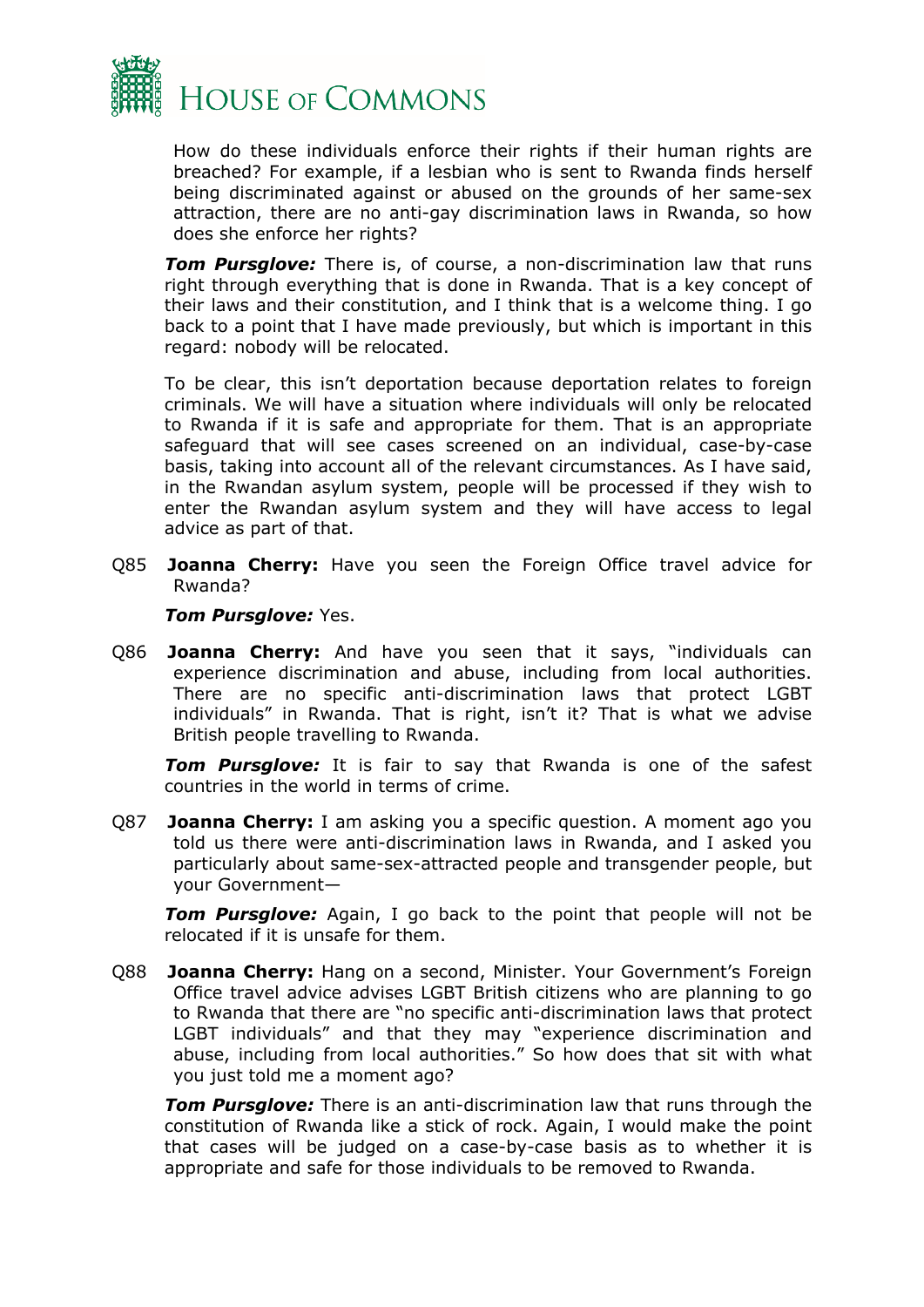

Q89 **Joanna Cherry:** I get that you are going to do it on a case-by-case basis. My colleague Mr McDonald asked you some questions about how thorough your assessments are going to be, but what I am asking you now is this: what happens if you have determined after your case-bycase assessment that it is safe to send an individual to Rwanda—let us take again my example of a lesbian, a same-sex attracted woman? I think the Home Secretary originally said that she was not going to send LGBT people to Rwanda, but we now know from the documents published on Monday that you are going to send them there. If you send a lesbian there and she finds herself discriminated against—you have told us that there are no specific anti-discrimination laws that protect LGBT individuals in Rwanda—what is her recourse? What is her remedy? That is what I am asking you. Once those people have got there, if they are discriminated against and their human rights are breached, what is their remedy? There is nothing in the memorandum of understanding and there are no anti-discrimination laws in Rwanda. What is their remedy?

*Tom Pursglove:* I would again make the point that the CPIN report is clear that there is no systemic breach of human rights in Rwanda.

Q90 **Joanna Cherry:** I am not asking you about systemic breaches. I am asking you about what happens if an individual you have sent there suffers a human rights breach. What is their remedy?

*Tom Pursglove:* At what point?

Q91 **Joanna Cherry:** After they get there. What is their remedy?

**Tom Pursglove:** As I have said, people within the asylum system in Rwanda will be able to access legal advice. That is built into the arrangements. That is right and proper. Of course, no doubt people will be able to bring complaints in the usual way if they believe they have been discriminated against or treated appallingly.

Q92 **Joanna Cherry:** We seem to have a bit of a disconnect between the advice that was given on Monday, your advice about, for example, LGBT rights in Rwanda, and the advice we give to British citizens travelling there. I wonder whether you could write to us to clarify it.

*Tom Pursglove:* I am very happy to take away the points that the Committee has made. I again go back to the point that, overall, our assessment is that there aren't systemic breaches of human rights.

**Chair:** Okay. We have heard that several times now. I think it would be best to have a response in writing. Joanna, do you want to ask one last question? Then I am going to move on to Lee Anderson.

Q93 **Joanna Cherry:** I have one last general question based on what we are talking about. You have agreed with me that the memorandum of understanding is not binding under international law. If obligations under the assurances part of that agreement as to treatment of post-asylum decisions or access for inspection, monitoring and the provision of legal services are not met, what recourse, remedy or penalty will there be for each participant and the UK Government? Again, I think that is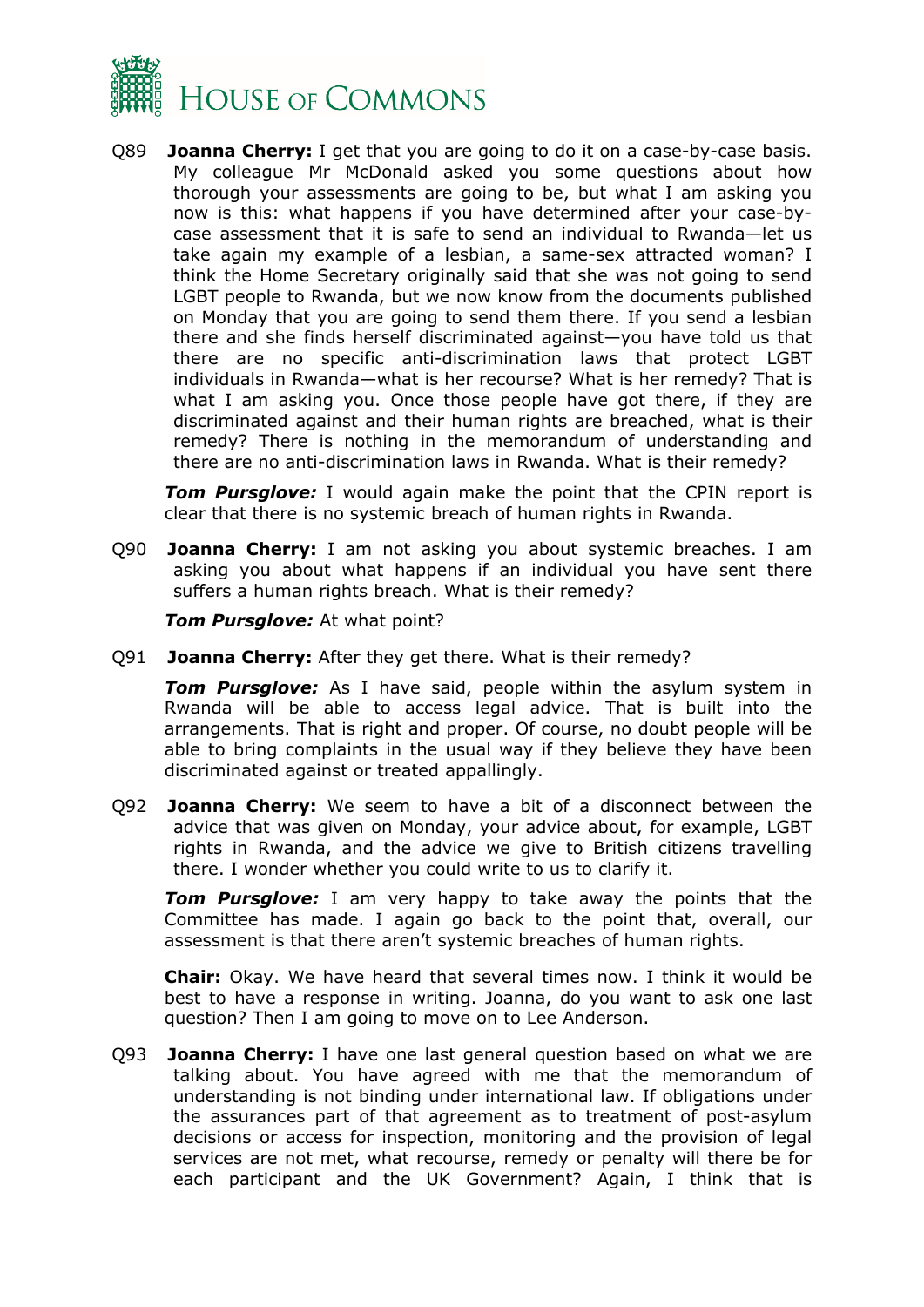

something that you might want to write to us about.

*Tom Pursglove:* Again, I go back to the point that if there were concerns raised about the application of the partnership, it would be for Ministers to decide appropriately, at that time, what their response to that would be. We will have these oversight arrangements in place so that the assurance of the partnership takes place. I do not envisage those sorts of issues arising, but Ministers will make appropriate decisions in the circumstances were that to arise.

Q94 **Lee Anderson:** Our inboxes have been full of messages about this problem over the past 18 months or so. You have spent a lot of time, effort and money trying to get a plan in place, but it has got to work if we are going to spend all this money and try to sell it to the British public. My concern about this plan is that, when you inform these economic migrants, asylum seekers, or whatever they pretend to be, that they could be sent to Rwanda, what is to stop them disappearing and never being seen again in this country?

*Tom Pursglove:* Thank you for your support for the policy, Mr Anderson. Let us take the situation at Dover as a practical example. People arrive at Dover via a small boat. They are then processed through the Western Jetfoil arrangement and taken to Manston, where screening occurs and biometric checks are made. That is exactly right and proper. It will then be determined whether individuals are appropriate to be relocated through this scheme to Rwanda, but there are of course a couple of important powers that we have at our disposal to ensure that people do not abscond in this way. We have detention powers and we also have mandatory reporting requirements that can be placed on people. This is not anything new; this is standard practice under successive Governments to facilitate removals. Of course, they apply in relation to this, rather like they do in relation to removals more generally.

Q95 **Lee Anderson:** Are there any who are detained at the moment?

**Tom Pursglove:** My understanding is that there are individuals who are detained at the moment. Of course, we have people in detention all the time—that is a fact—because we facilitate removals from the United Kingdom virtually every day of the week.

Q96 **Lee Anderson:** We have a worldwide problem with displaced people, as you know, and we see Ukrainian families coming here. They come here because their country is at war. We see Afghan people coming here obviously, we know why that is. It is very visible. We see women and children coming from Ukraine. I have next-door neighbours who have just taken in a Ukrainian family. But it seems that 90% or more of the people crossing the channel are young men who are not from these countries. What assessments, if any, have been done as to why it is 90% young men, and why are they leaving a safe country—France—and risking their lives?

*Tom Pursglove:* All of the individuals who are making the dangerous crossings from France are doing so in the knowledge that they are leaving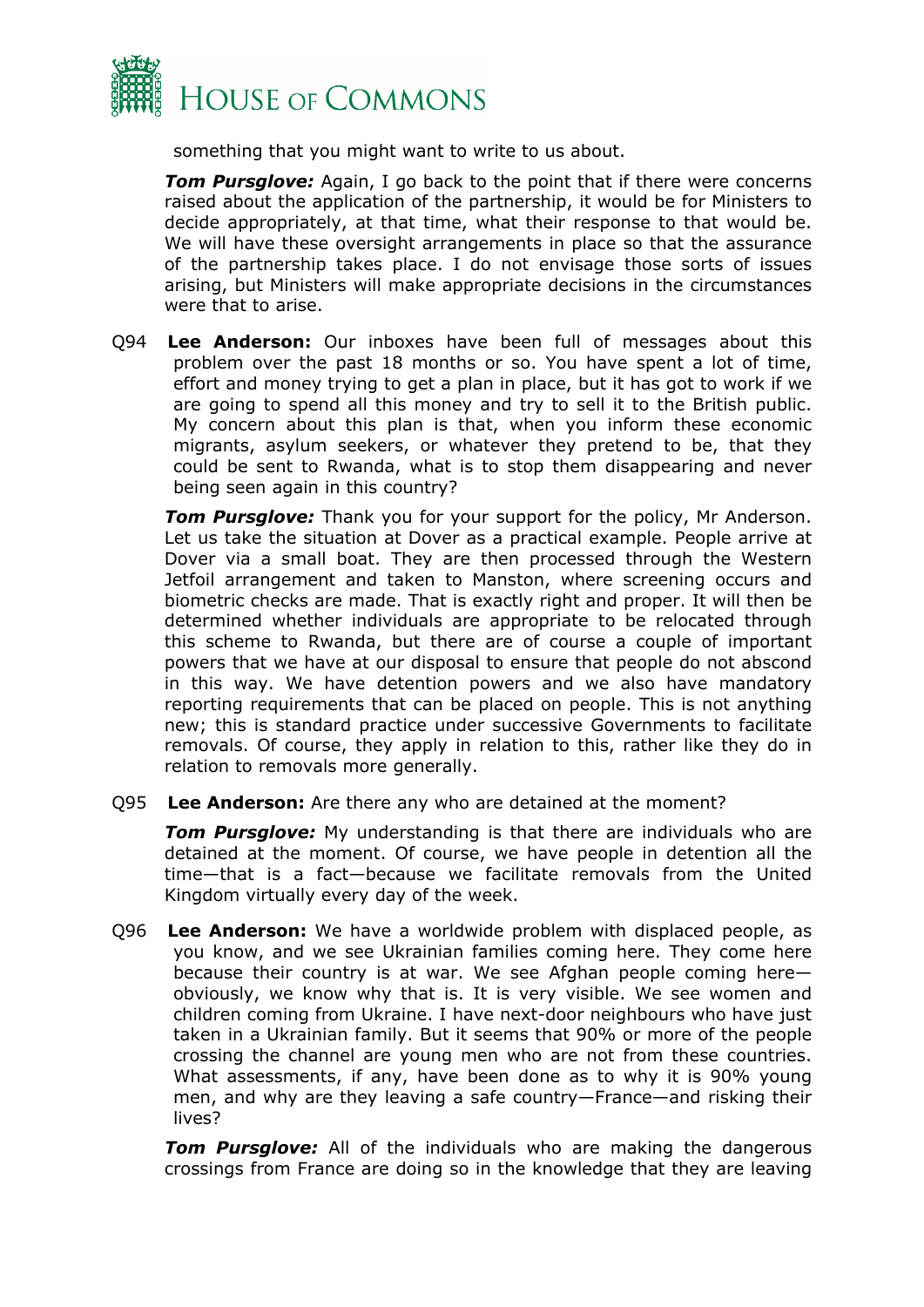

what are safe countries, so they are essentially making proactive choices asylum shopping, as you could describe it—and could reasonably have received sanctuary prior to making that terrible, dangerous journey. You are as troubled as I am about the fact that we have individuals who are putting their lives in the hands of evil criminal gangs and paying money to them. That is then funding other criminality, which blights our society and other societies across the globe. That has to stop. We cannot continue as we are.

The status quo is not acceptable, and it is fair to say that individuals doing this makes it harder for us to be able to properly care for and support individuals who come through the established safe and legal routes. It means that some of those individuals are seeking to jump the queue, whereby those who come legally and appropriately are then disadvantaged relative to them. That is not right. As you so rightly alluded to when you mentioned your neighbours, the generosity of spirt that we have shown, particularly in relation to the situation in Ukraine, is very striking. It speaks to the fact that what the British people want is a fair but firm system whereby people are treated fairly, they must play by the rules, and the risk to life that we are seeing in the backs of lorries and on small boats comes to an end once and for all. That is precisely what the policies are directed at trying to achieve.

Q97 **Lee Anderson:** I have just one more question, Minister. I have a friend who spends a significant amount of time working in Rwanda, especially Kigali. He tells me it is a safe, decent and nice country. It is one of the safest countries he has been to. With that in mind, how can we better promote Rwanda as a possible destination for people who are genuinely seeking asylum?

*Tom Pursglove:* I think that some of the sneering that we have seen about Rwanda in recent weeks has been really regrettable and very disappointing. This is a country that has been on an incredible journey over the course of the last three decades and that has stood up in the international community. It is incredibly troubled—in the way that I am, you are and people across the country are—about people losing their lives by making these perilous crossings. As part of the international community, they want to do something to try to help relieve that. I think that is commendable, and we must do everything we can to help the Rwandans to promote their country as a safe and tolerant place for people to be resettled in. We have seen that work going on quite extensively—I referred earlier in proceedings to figures around the opportunities that the Rwandans have provided to people from other countries to access the protection they are seeking. That is why this is a comprehensive partnership that we have agreed—it is not just about the migration side; it is also about the economic development piece.

As I say, I think they should be commended for the leadership they are showing on this issue. They are as concerned as we are about the loss of life we are seeing. The message you have just relayed is a powerful one and one that we all need to work hard to get out there. Some of the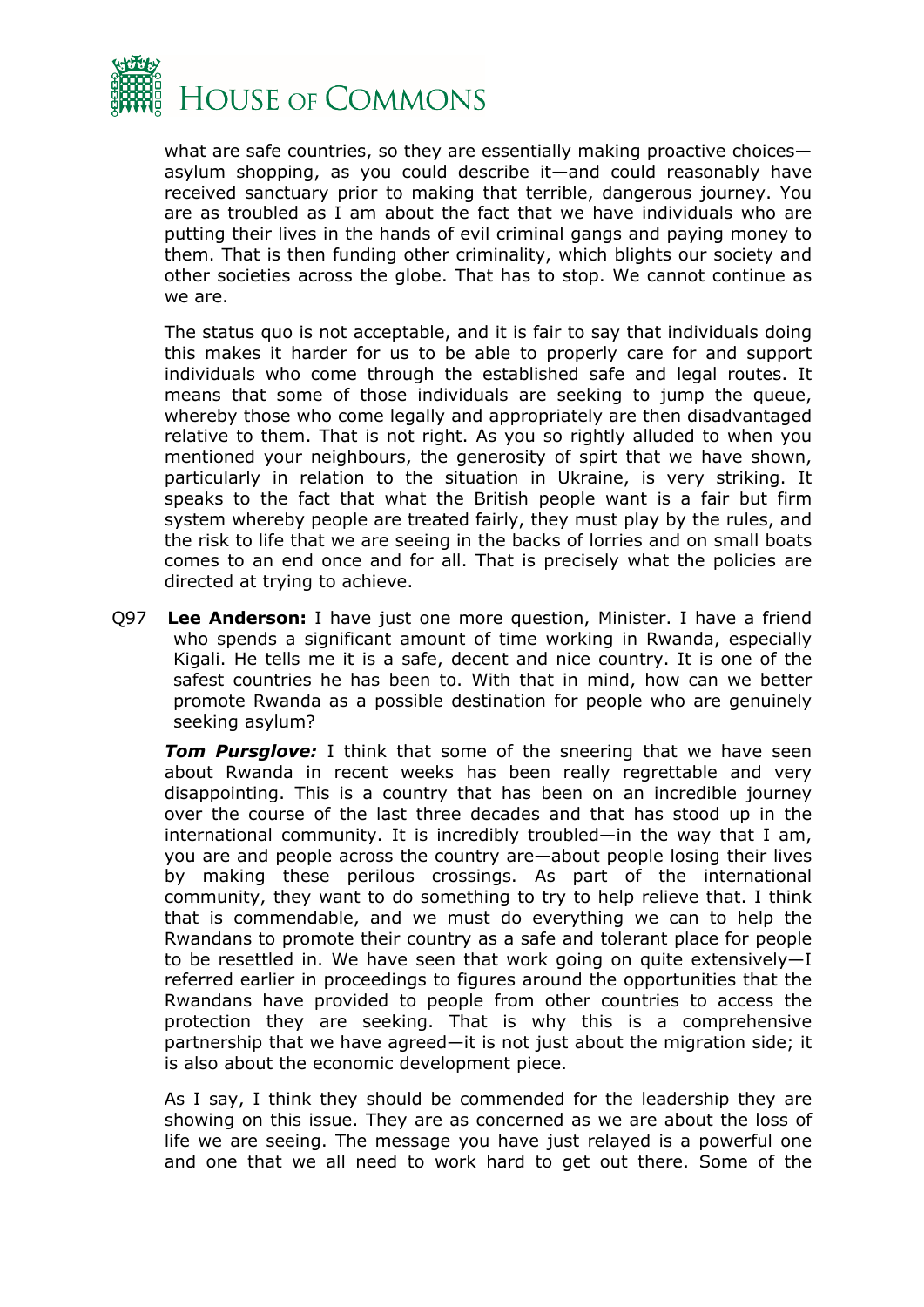

scaremongering we have seen around this is disappointing, unsatisfactory and, frankly, in many cases wrong.

**Lee Anderson:** Thank you, Minister.

Q98 **Chair:** There is an urgent question in the Chamber before the start of the home affairs section of the Queen's Speech debate. A number of Members may have to disappear, but we will continue for a few more moments.

I want to pick up on a procedural question about the screening process that will take place. Minister, I think you said that it would happen within a few weeks. I just want to be clear. Not all people going through that screening process will be detained, is that correct?

*Tom Pursglove:* It is possible that individuals could be detained as part of that.

Q99 **Chair:** Some could be, but you are not expecting everyone to be detained?

*Tom Pursglove:* Again, I would make the point—this is crucial in all this that what we do is work on a case-by-case basis, and appropriate arrangements are made depending on the individual and their circumstances.

Q100 **Chair:** But there will be people who will not be detained who will be going through that screening process. I just want to be clear.

*Tom Pursglove:* That is possible.

Q101 **Chair:** Will the new reception centre at Linton-on-Ouse be used as part of the screening process?

*Tom Pursglove:* The site at Linton is not at this point intended to be detention accommodation. That is not what is being developed at Linton at the moment.

Q102 **Chair:** So people could be there, going through the screening process, but not be detained—is that correct?

*Tom Pursglove:* I am not going to get into the specifics of cohorts that may be accommodated.

Q103 **Chair:** I am just trying to understand. During that screening process, if you are not detaining everybody, there will be some people, perhaps at Manston, who will not be detained. That is correct, isn't it?

*Tom Pursglove:* As I have said, there are people who potentially would not be detained during the duration of that screening process on the basis that it would not be appropriate for them. We would take case-by-case decisions, making sure that circumstances are properly considered.

Q104 **Chair:** So they could disappear if they're not being detained?

*Tom Pursglove:* That would of course be taken into consideration as one of the factors when making that case-by-case judgment.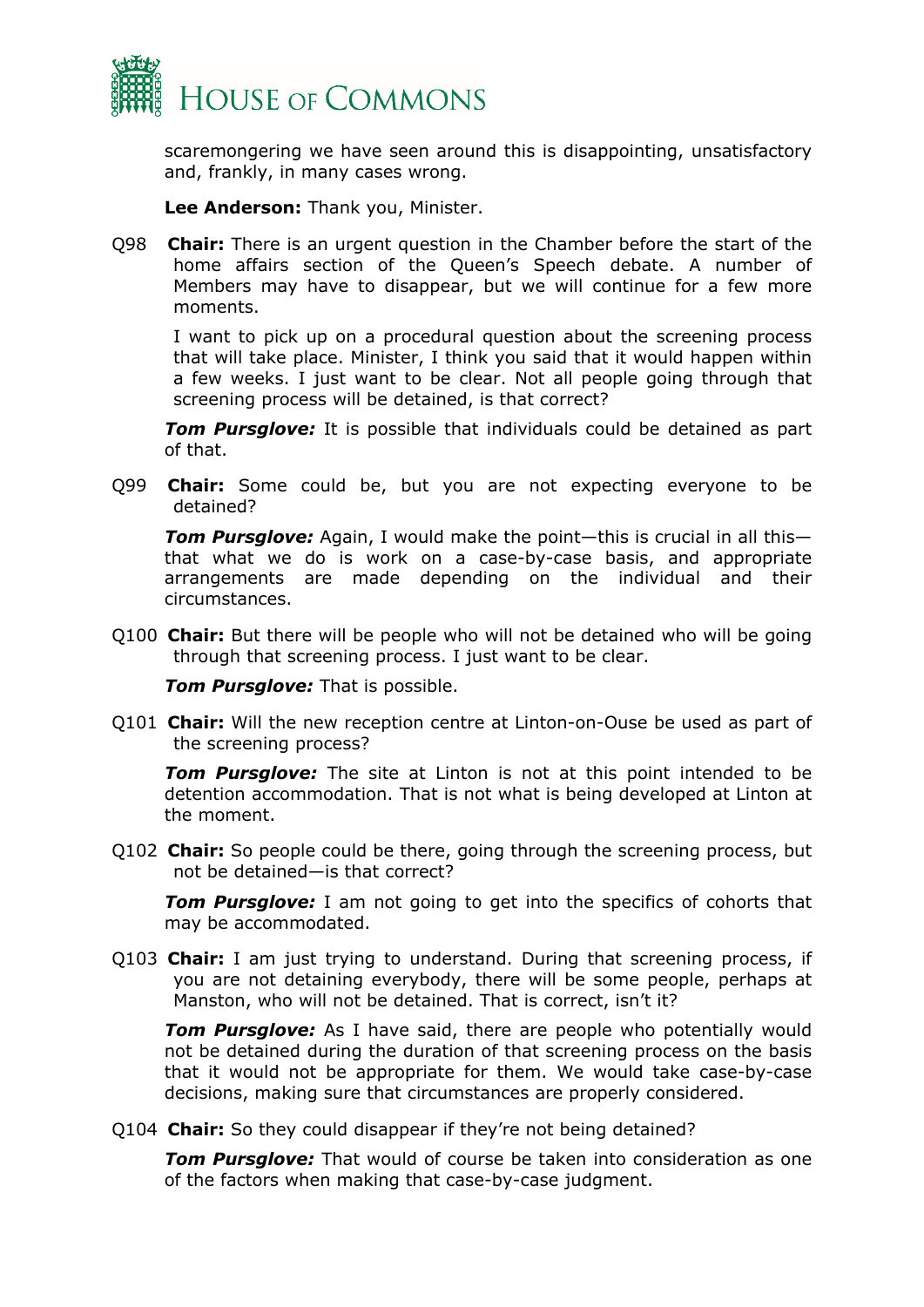

Q105 **Chair:** Just so I understand, if the relocated individuals have gone through the screening process and have been served with the appropriate notices, they will be detained when they are travelling to Rwanda. Is that correct? They will be under the detention of the British Government?

*Tom Pursglove:* Of course, the distinction is that individuals are the responsibility of the UK Government until effectively the doors open at the other side and people step off the plane. Detention is, of course, an option that we have to facilitate the removal of someone. We only detain people if we believe that there is a realistic prospect of their removal.

Q106 **Chair:** So you can compel people to travel to Rwanda? They will be detained, taken to the aircraft, they will have escorts and they will be sent to Rwanda? That is what you are saying?

*Tom Pursglove:* That work goes on most days of the week in the Home Office, and this would be no different.

Q107 **Chair:** But I want to know about Rwanda. This is a new policy, and we are trying to get our heads around how it will work.

*Tom Pursglove:* Individuals could well be detained in order to facilitate their removal.

Q108 **Chair:** "Could well be"?

*Tom Pursglove:* It is not unreasonable to think that a significant number of people would be detained for that purpose, but, again, we make appropriate arrangements according to the circumstances of the individual. That is established Home Office work that we do consistently around removals generally.

Q109 **Chair:** Okay, but in terms of Rwanda, what you are saying is that you think the majority of people will be detained, escorted to the airport, put on a plane and taken to Rwanda? That is your intention.

*Tom Pursglove:* I am not going to get any more into the operational specifics of this, but I will refer you to what I said: detention is a power that we have at our disposal in order to facilitate removal from the UK.

Q110 **Chair:** You and the Home Secretary have both said that you won't speak about eligibility criteria in public because you think that it could be used in an inappropriate way. Would you be willing to share that information with the Committee privately?

*Tom Pursglove:* I would want to go away and consider that point, but I am very anxious that we mustn't do anything that aids and abets these evil criminal gangs, because they will take every opportunity to try to flex around the system, shift their MO and exploit vulnerable people. None of us would want the consequences of that on our shoulders.

Q111 **Chair:** We understand that and I am just asking, as part of the Select Committee's role of scrutiny, to look in private at policies and the eligibility criteria that you are using. That is what I am asking for, so could consider that and come back to us?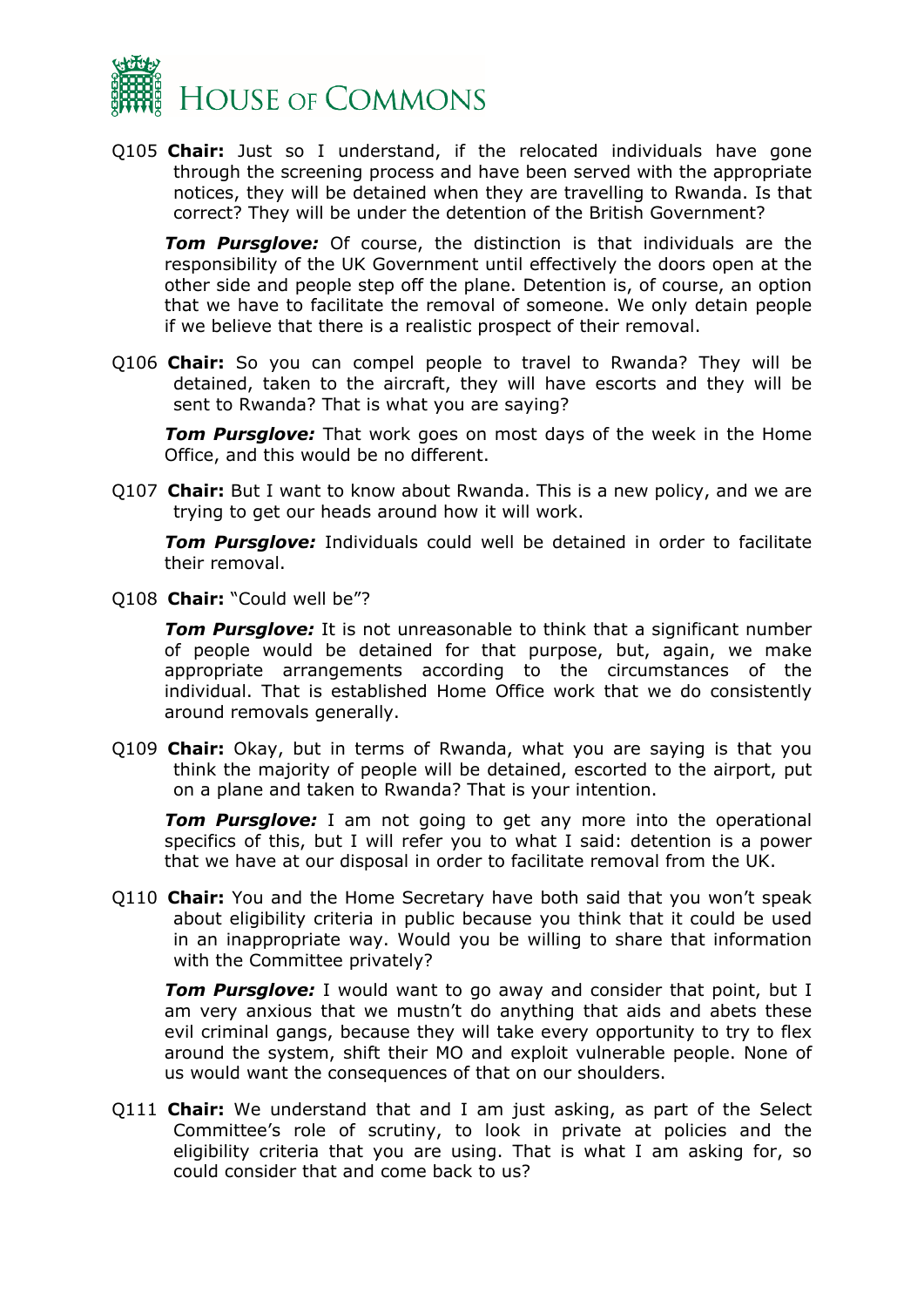

*Tom Pursglove:* There is, of course, the published policy that is out there, which Committee members and members of the public are able to see.

Q112 **Chair:** That doesn't deal with the eligibility, does it?

*Tom Pursglove:* It does relate to eligibility, yes.

Q113 **Chair:** But you've been saying today that you wouldn't get into the specifics.

*Tom Pursglove:* Well, we get into the specifics of case-by-case consideration, taking appropriate decisions in individual cases.

**Chair:** And that is what we want to see.

*Tom Pursglove:* Again, I refer members of the Committee to past comments that I have made in the House; I don't think it serves us well to continue to repeat those and to give extra publicity, but I refer you to that.

Q114 **Chair:** As I said, it would be in private. May I just ask you one other question? When the press travelled to Rwanda with the Home Secretary, they were briefed that there were 150 spaces available for people to be removed to Rwanda from the UK. Is that correct, because today you have not given specific figures? Is 150 what you are expecting at the moment?

*Tom Pursglove:* This is an uncapped scheme and—

**Chair:** No, but 150 spaces—

*Tom Pursglove:* There is the potential for thousands of people to be relocated to Rwanda over the lifetime of this agreement.

Q115 **Chair:** I understand that, but at the moment are there 150 spaces available? I think Mr Hobbs might want to comment.

*Dan Hobbs:* When we were in Rwanda to sign the agreement, the press were taken to one location where the Rwandan Government are proposing to accommodate people as part of their initial accommodation. At that one centre, there were 150 places, maximum. Obviously, it's a matter for the Rwandan Government, but they are looking at a whole range of accommodation options. As the Minister said, the agreement is uncapped, but the centre that the press were taken to is one option that the Rwandan Government are using.

Q116 **Chair:** Thank you. Is there any update on the 100,000 cases that are awaiting asylum decisions? There is a backlog of 100,000, I think. When we last had Ministers in front of us, there was talk about how that was going to be dealt with. Do you have any figures today for where we are with the backlog?

**Tom Pursglove:** What I would say around that is that, of course, one of the key tenets of the new plan for immigration is to get on and process cases more expeditiously. That is absolutely to the benefit of all concerned—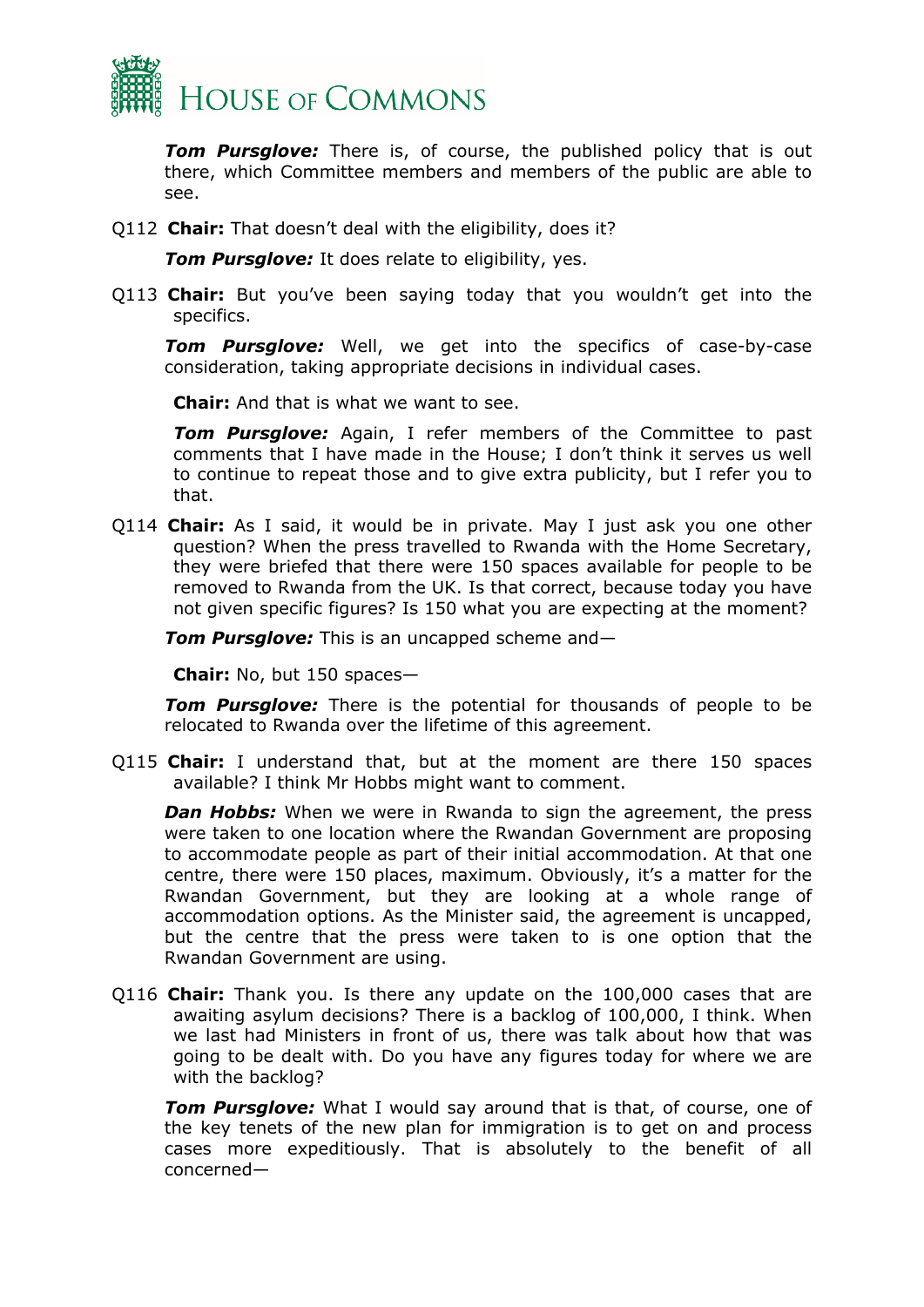

### Q117 **Chair:** We understand that, but what are the figures?

**Tom Pursglove:** What I will do, if I may, is say that Minister Foster is responsible for that work within the Department, so I think it would be more appropriate for me to ask him to provide a full written update, to give you as much information as he is able to provide.

Q118 **Chair:** That would be very helpful, thank you. Could you also let us know about any additional caseworkers who are going to assigned to the Rwanda policy, because we have heard a lot about the special nature of the work that they will have to undertake in the screening interview? If we could have some details about that, that would be helpful.

You may also want to write to us about the following questions. I want to ask you about the delays to the Home Office visa applications for the Homes for Ukraine scheme and the family scheme. Are you able to update us on how that is going?

*Tom Pursglove:* The total number of Ukraine scheme visas issued stands at 95,500, which is a considerable number of visas that have been granted. Of course, we have taken various steps along the way to bolster the caseworking around this. Teams have been working around the clock to process these visa applications. We have also made changes along the way to try to make, for example, being able to enrol information incountry more straightforward. That is where the figures currently stand. My understanding from ministerial colleagues who lead on this work within the Department is that we are now at the point where cases are being dealt with relatively expeditiously, as we would all want to see. But again, what I am happy to do is to ask for Ministers in the Department to provide you with a more detailed update on that work, if that would be helpful.

Q119 **Chair:** That would be helpful, and also the actual number of people who have arrived in the UK, so not just visas granted but the number who have arrived, because I think that is of concern.

**Tom Pursglove:** I can give you those figures. The arrivals via the Ukraine family scheme stand at 17,900, and arrivals via the Ukraine sponsorship scheme stand at 19,500. It is, of course, for individuals to make appropriate decisions for themselves as to whether they wish to travel or not. It is possible that individuals may be seeking sanctuary at the outset in various countries, which then informs their decision. Of course, there are also individuals who perhaps apply but then take a different view and think that they might want to stay close to home. We can only provide the visa—we can't compel people to come—but we have seen that generosity of spirit and we want to provide practical places, which is precisely what we are doing.

Q120 **Chair:** On those figures, it looks like less than half of the visas that have been granted have actually resulted in people arriving.

*Tom Pursglove:* As I have just set out, there are complex factors that dictate whether people make the journey in the end.

**Chair:** I understand.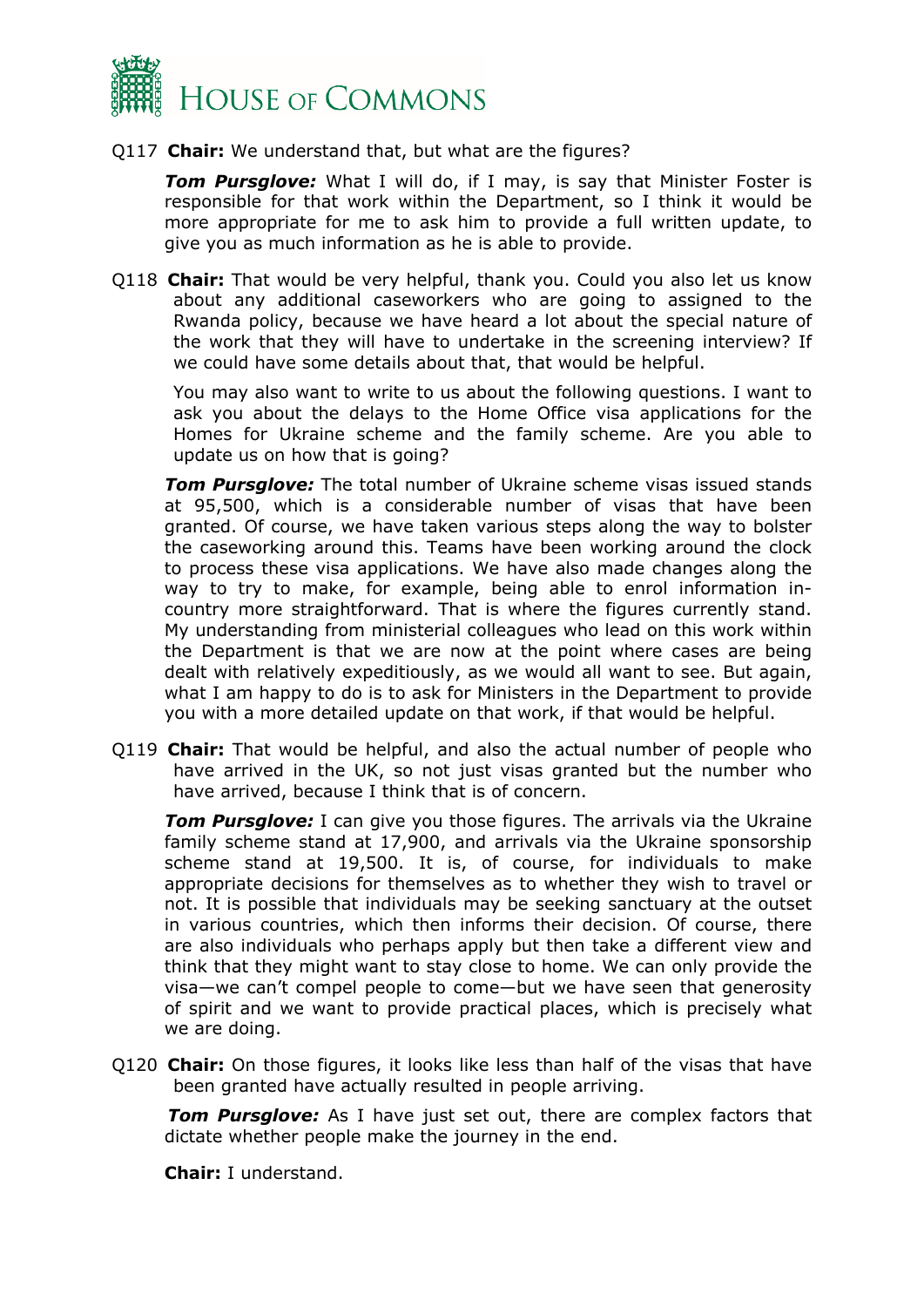

*Tom Pursglove:* But that is where things stand now, in terms of the figures around those various schemes and the number of people who have actually made the trip.

Q121 **Chair:** You will write to the Committee with the details.

*Tom Pursglove:* I will ask Ministers if there are any further observations that they would like to share at this point.

**Chair:** That would be helpful.

Q122 **Ms Abbott:** I have a quick question, Minister. We understand that the Home Office has commissioned a history of the Windrush scandal and is in the process of preparing a training module, in response to recommendation 6 of the Wendy Williams lessons learned review. Are you able to let the Committee know, perhaps through writing to us, about the content of either?

*Tom Pursglove:* I will very happily make inquiries of ministerial colleagues. As Home Office Ministers, we are absolutely committed to acting on Wendy Williams's recommendations. Some of the things that happened under successive Governments in the past were not acceptable. That lessons learned review is important. Those lessons must be learned. If I can share more detail with the Committee around the specific module that you have inquired about, I would be delighted to do so.

Q123 **Chair:** Thank you. Could you also help us with the situation with the Afghans? We have taken a particular interest in the number of Afghans who are in hotels. We know those numbers are still too high. Would you be able to write to us with details about the numbers who are still in hotels and the numbers who have been moved into permanent accommodation?

*Tom Pursglove:* Yes. In terms of hotel accommodation for Afghans at the moment, I understand that there are 77 hotels with around 12,000 residents. There are complex challenges involved in resolving some of the accommodation issues for Afghans—for example, the fact that often this involves larger family groups than perhaps we would ordinarily see here in the UK—but there is extensive work going on with local authorities. I spoke to my own local authority, North Northamptonshire Council, about this only a couple of weeks ago. Again, what we have seen is that generosity of spirit from local councils and local authorities and communities to try to help with this work.

It is not without its challenges, but one of the reasons that Minister Harrington was appointed was to really try to drive places in the system, so that we can place people, because, clearly, people being in hotel accommodation for extended periods of time is undesirable, for very obvious reasons. The integration side is important. We want people to be able to have sanctuary, to resume their lives and to get on without any needless delay. If I may, it might be that we are able to provide a little bit more information around progress and the interventions that we are making to try to resolve some of those accommodation challenges.